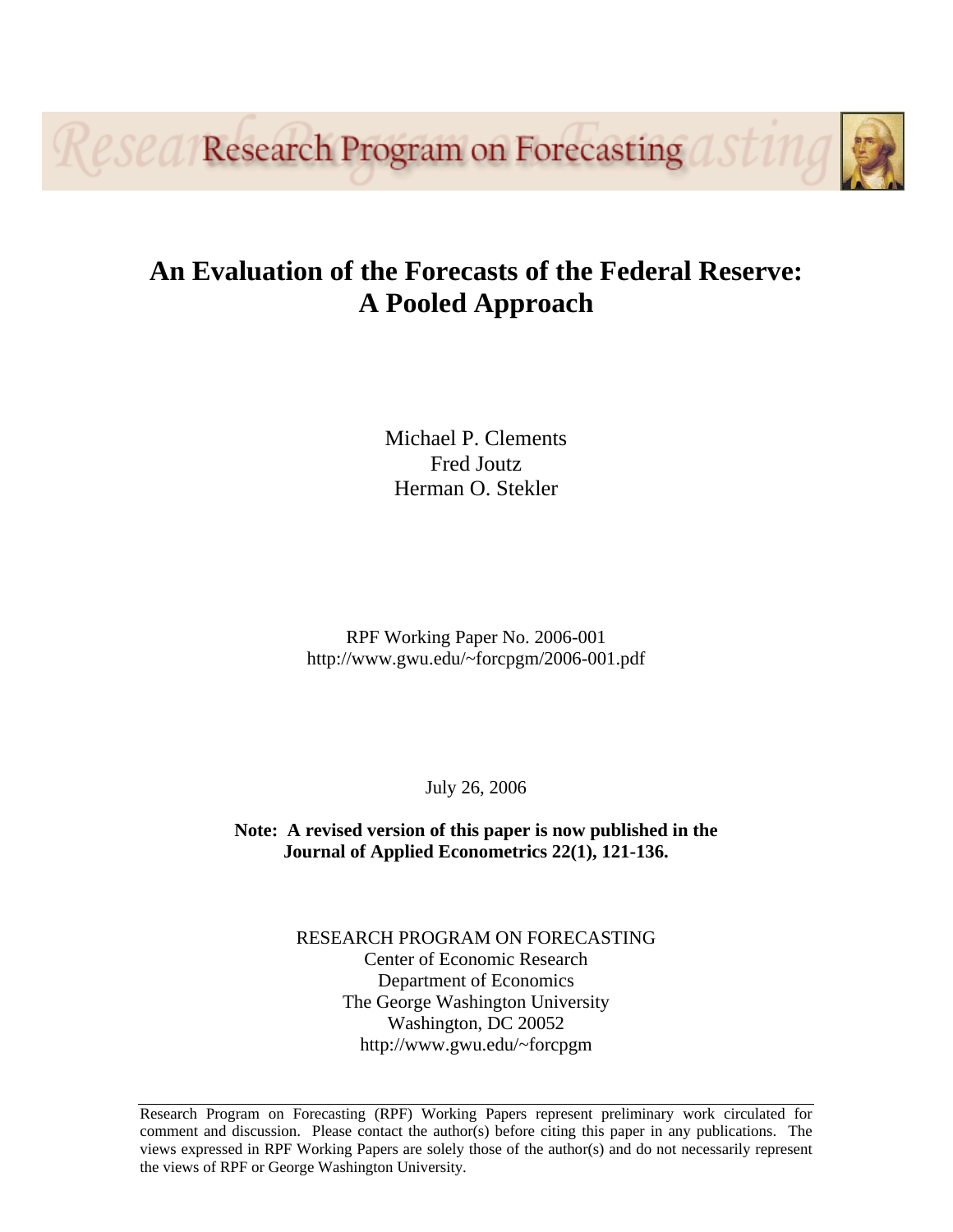# An Evaluation of the Forecasts of the Federal Reserve: A Pooled Approach

Michael P. Clements<sup>∗</sup> Department of Economics University of Warwick Coventry, CV4 7AL

Fred Joutz Department of Economics George Washington University Washington DC

Herman O. Stekler Department of Economics George Washington University Washington DC

July 26, 2006

#### Abstract

The Federal Reserve Greenbook forecasts of real GDP, inflation and unemployment are analysed for the period 1974 to 1997. We consider whether these forecasts exhibit systematic bias, and whether efficient use is made of information, that is, whether revisions to these forecasts over time are predictable. Rather than analyse the forecasts separately for each horizon of interest, we discuss and implement methods that pool information over horizons. We conclude that there is evidence of systematic bias and of forecast smoothing of the inflation forecasts.

JEL classification numbers: C12, C53.

Keywords: Federal reserve forecasts, bias, smoothing, pooling.

<sup>∗</sup>Corresponding author. m.p.clements@warwick.ac.uk. We are grateful to two anonymous referees for helpful comments.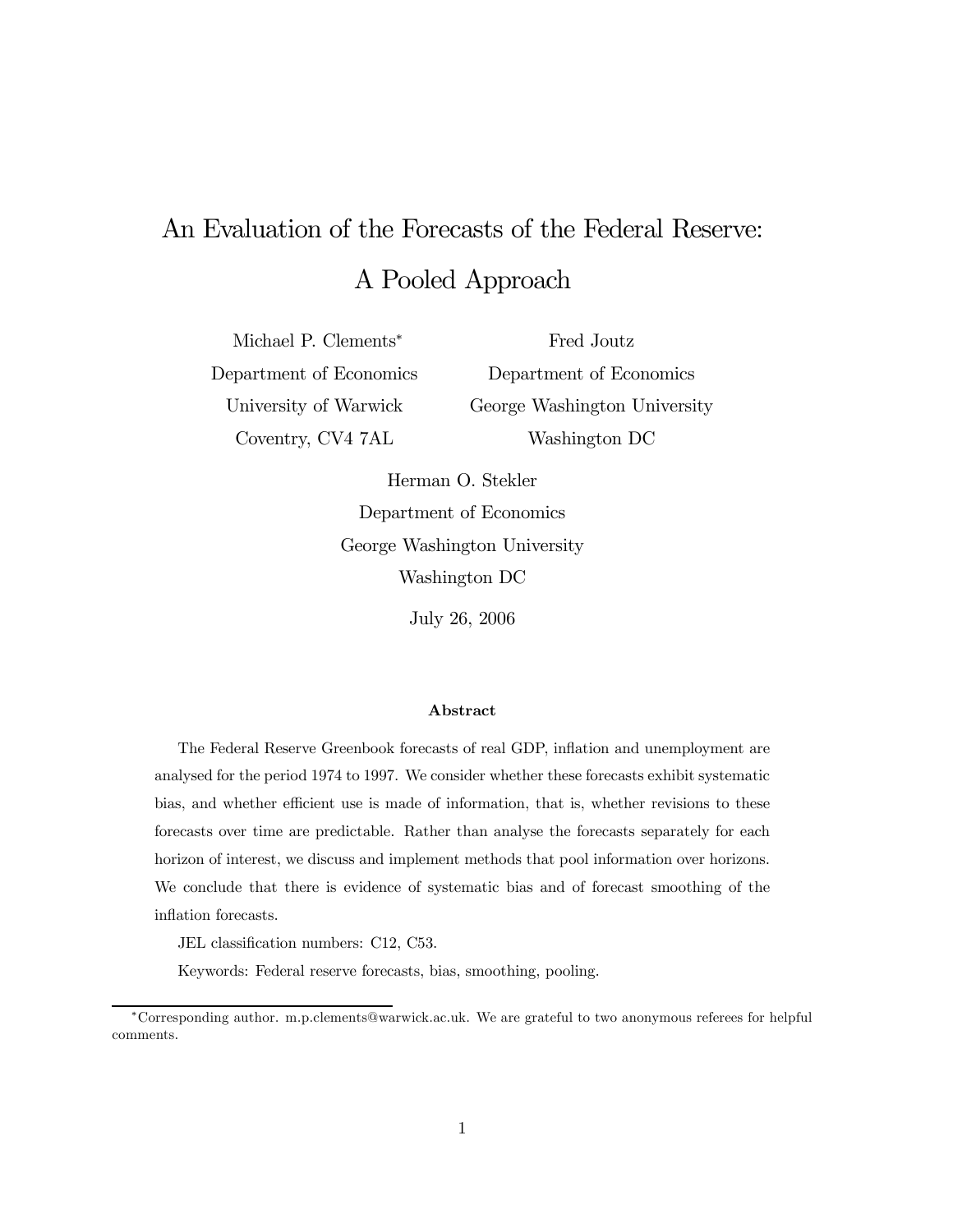## 1 Introduction

In setting monetary policy, decision makers pay close attention to forecasts about the future state of the economy. These forecasts are one of the many inputs that decision makers use in determining whether changes in monetary policy are required. This is one of the reasons why many studies have analyzed the forecasts made by the staff of the Board of Governors of the Federal Reserve in preparation for the meetings of the Open Market Committee. These forecasts are published in the Greenbook, the data and analytic notebook that is prepared for the Open Market Committee prior to each meeting. These meetings occur several times each quarter.

The staff predict GDP, its components, various price indices, unemployment, etc. for one to eight quarters ahead. A number of studies have examined the accuracy and rationality of these forecasts, focusing primarily on the predictions of real and nominal GDP growth rates, inflation rates and unemployment. For example, Karamouzis and Lombra (1989) concluded that the 1973-82 forecasts displayed large errors and contained unexploited information. Scotese (1994) found no significant biases in either the real GNP or inflation forecasts, but she noted that the forecast revisions had been smoothed. The studies by Jansen and Kishnan (1996, 1999) and Joutz and Stekler (2000) all showed that the inflation forecasts were unbiased but that there was a question whether the real GDP predictions were also unbiased. The Romer and Romer (2000) and Sims (2002) studies were primarily concerned with the accuracy of the Fed's inflation forecasts. While the rationality of those forecasts was not the primary concern of those studies, both papers found no significant biases in those forecasts. While there may be slight differences in some of the results, the overall conclusion of these studies is that these forecasts are unbiased. Moreover, all these papers were based on the Mincer-Zarnowitz (1969) procedure.

The approaches used in these studies compared the forecasts and outcomes *separately for* each horizon. A new procedure developed by Davies and Lahiri (1995, 1999), following on from Keane and Runkle (1990), permits us to pool the forecasts for each variable across all horizons.<sup>1</sup> This has a number of advantages. It is natural to consider all the forecasts together and ask whether they are biased, rather than asking the question separately of each individual horizon.

<sup>&</sup>lt;sup>1</sup>See the review article by Pesaran and Weale (2006) for background on recent developments in testing for rationality of expectations using survey data.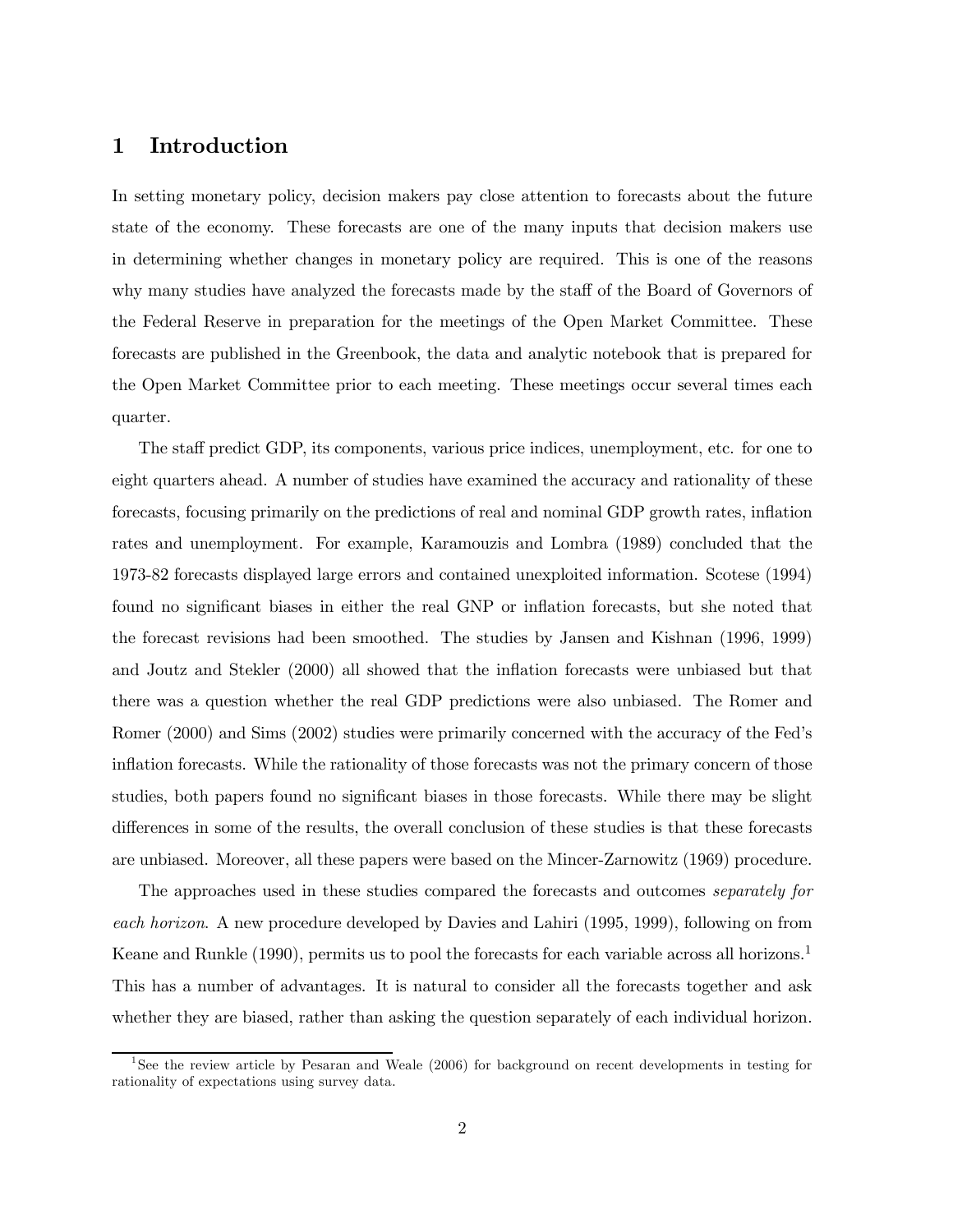A finding that j-step forecasts are biased, while the  $j+1$  step forecasts are not biased, for example, is difficult to interpret. Moreover, if we test a number of sets of forecasts then the chances of rejecting the null for at least one set (horizon) will exceed the nominal test level. Utilising all the forecasts in a single test should also make for a more powerful test of the null of unbiasedness, where the forecasts of rational agents (with squared-error loss functions<sup>2</sup>) should be unbiased at all horizons.

Techniques for testing for the efficient use of information were discussed in the context of fixed-event forecasts by Nordhaus (1987) and Clements (1995, 1997). Nordhaus (1987) examined the forecasts for a single target date using a large number of forecasts of that target made at varying times (and so with different horizons). Clements (1997) considered pooling over a small number of targets. We adapt these ideas to our set up, where we have a large number of targets but relatively few forecasts of each, and also calculate pooled versions of these tests. We show that if we assume the forecast-error decomposition of Davies and Lahiri (1995), the test based on the lack of correlation on adjacent forecast revisions of Nordhaus is invalid. Instead, we present versions which are valid under the Davies-Lahiri setup.

In section 2 we briefly review the standard approaches for testing for bias, where each horizon is analyzed separately, and then outline the pooling procedure. Section 3 sets out the approach we adopt for analyzing forecast revisions. This enables us to examine the forecast smoothing issue raised by Scotese. Namely that forecasters are averse to making large and/or frequent changes to their subsequent forecasts for the same target. Section 4 explains the structure of the forecasts at our disposal, that is, the nature of the FED forecast data set, as well as the results of our assessment. Section 5 presents our conclusions.

## 2 Testing for forecast bias

Before we present the approach to pooling forecasts made with various leads (i.e., over different horizons), we discuss the tests that have customarily been used in testing for bias and rationality.

<sup>2</sup>See Zellner (1986) for a discussion of this caveat, and Artis and Marcellino (2001) for an illustration. For comparability with the earlier studies, we assume symmetric loss functions.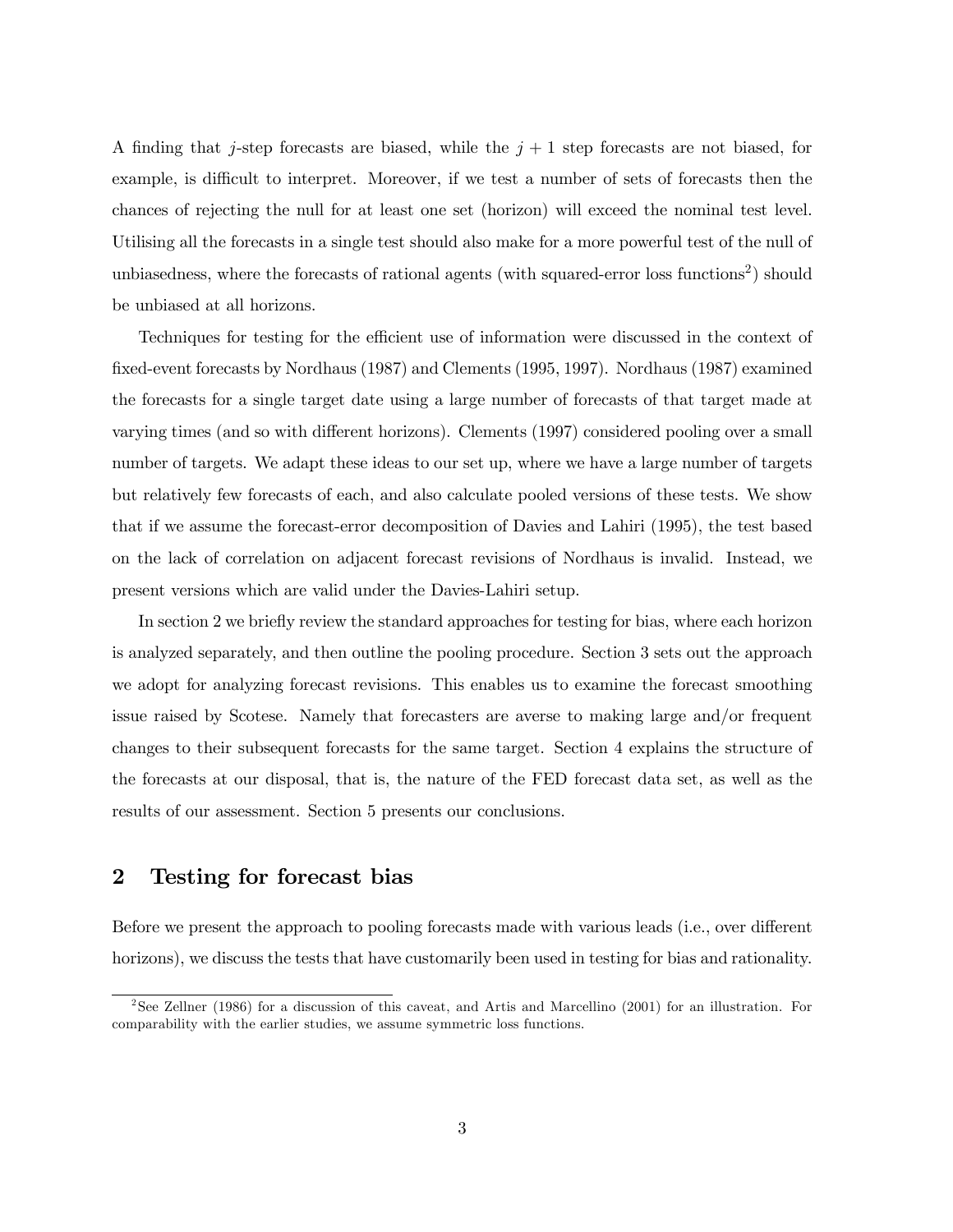### 2.1 Traditional procedure

The conventional test for bias is based on the regression:

$$
A_t = \alpha + \beta F_{th} + \epsilon_t \tag{1}
$$

where  $A_t$  and  $F_{th}$  are the actual and predicted values for time t. The prediction is made at  $t-h$ , and the error term is allowed to be an  $MA(h-1)$  process. The test involves the joint null hypothesis that  $\alpha = 0$  and  $\beta = 1$ . A rejection of this null would indicate that the forecasts are biased: see also Mincer and Zarnowitz (1969). Whilst the joint null entails unbiasedness,  $E(A_t - F_{th})=0$ , Holden and Peel (1990) note that the null is a sufficient, but not a necessary, condition for unbiasedness, since unbiasedness holds for:

$$
\alpha = (1 - \beta) F_{th}.
$$
 (2)

A more satisfactory test of unbiasedness is via a test of  $\tau = 0$  in the regression:

$$
A_t - F_{th} = \tau + \nu_t. \tag{3}
$$

The important point is that either  $(1)$  or  $(3)$  would typically be run, and the relevant null test statistic computed, separately for each  $h, h = 1, 2, 3, \ldots$  More powerful tests may be obtained by pooling, especially when the available sample of forecasts for any given  $h$  is relatively small.

#### 2.2 Pooling procedure

In this section we outline the procedures we adopt to test for bias based on pooling the forecasts. Pooling across horizons requires that we posit a model of the forecast errors that enables us to infer the correlation structure across errors of different targets and lengths that is consistent with rationality. To this end, we will adopt the decomposition of forecast errors of Davies and Lahiri (1995), except that their forecasts vary across individuals as well as targets and horizons. For a single individual, with targets  $t = 1, \ldots, T$ , and horizons,  $h = 1, \ldots, H$ , we have:

$$
A_t - F_{th} = \alpha + \lambda_{th} + \varepsilon_{th}.\tag{4}
$$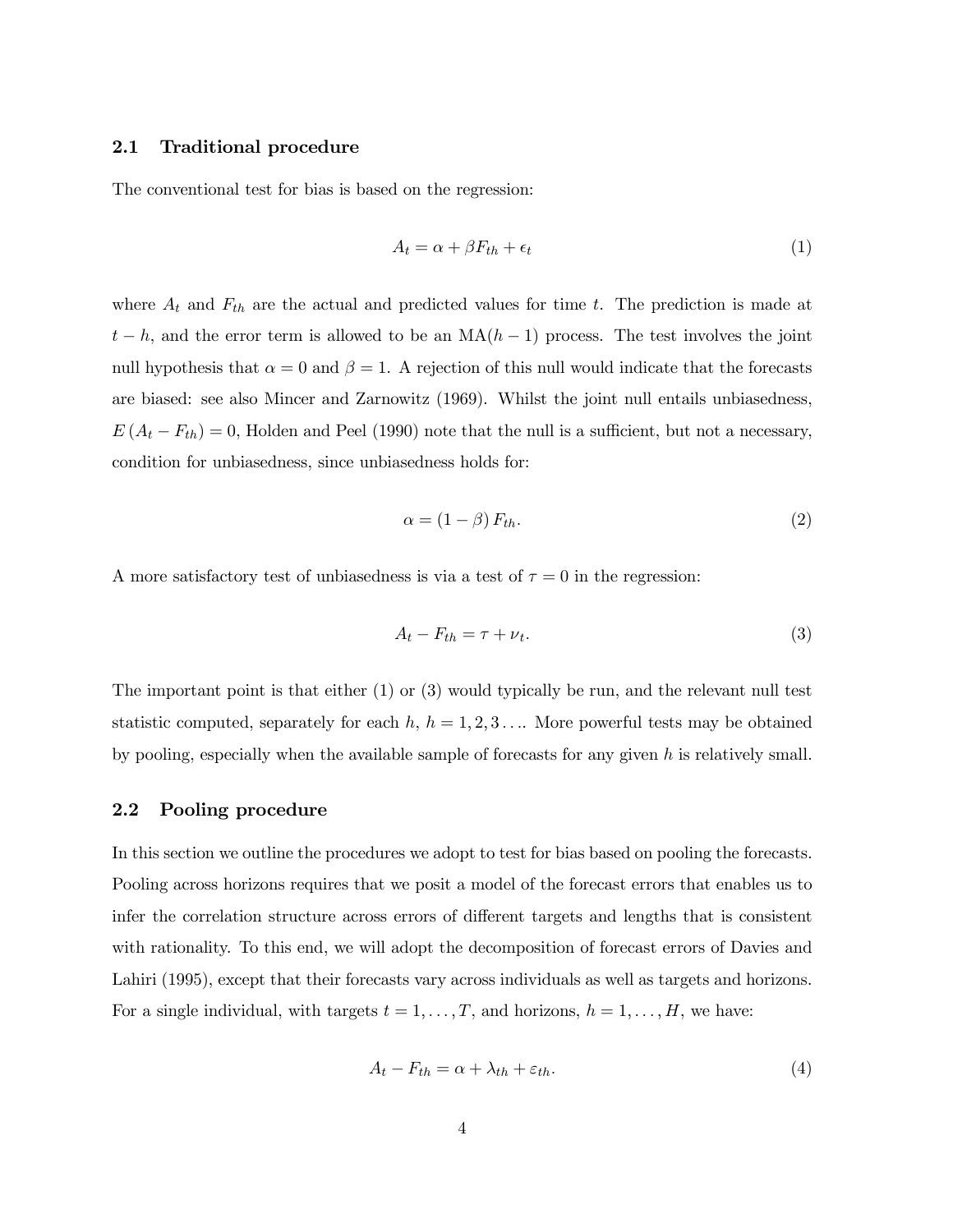The  $\varepsilon_{th}$  are the 'idiosyncratic shocks', and the  $\lambda_{th}$  are the aggregate or common macroeconomic shocks.  $\lambda_{th}$  is the sum of all shocks that occurred between  $t - h$  and t, labelled as  $u_{th}$  to  $u_{t1}$ :

$$
\lambda_{th} = \sum_{j=1}^{h} u_{tj}.\tag{5}
$$

As we discuss below, the distinguishing feature of these two shocks (or surprises) is that  $var(\varepsilon_{th})$ is constant over h (and t), because it is an error specific to the forecast of t being made at time t − h. By way of contrast,  $var(\lambda_{th})$  decreases as the horizon h shortens, as  $\lambda_{th}$  cumulates the shocks between  $t - h$  and  $t$ .

The forecast error is defined as:

$$
e_{th} = A_t - F_{th} = \alpha + \lambda_{th} + \varepsilon_{th}
$$
  
=  $\alpha + v_{th}$ . (6)

Stacking the forecasts in the  $TH$  dimension vector **F** as

$$
\mathbf{F}' = (F_{1H}, \ldots, F_{11}, F_{2H}, \ldots, F_{21}, \ldots, F_{TH}, \ldots, F_{T1})
$$

and letting  $\mathbf{A}^* = (A_1, A_2, \dots, A_T)'$ , then defining  $\mathbf{A} = \mathbf{A}^* \otimes \mathbf{i}_H$  we can write the TH vector of forecast errors as  $\mathbf{e} = \mathbf{A} - \mathbf{F}^{3}$  Then in matrix notation (6) can be written as:

$$
\mathbf{e} = \mathbf{i}_{TH}\alpha + \mathbf{v} \tag{7}
$$

where **v** is the TH vector from stacking  $v_{th}$  conformably with **A** and **F**, and  $\mathbf{i}_{TH}$  is the unit vector of dimension  $T \times H$ . From (7) it is clear that the bias  $\alpha$  is restricted to be the same across all horizons. This assumption can be relaxed by instead specifying the regression equation as:

$$
\mathbf{e} = (\mathbf{i}_T \otimes \mathbf{I}_H) \boldsymbol{\alpha}_H + \mathbf{v}
$$
 (8)

<sup>&</sup>lt;sup>3</sup>Note the Kronecker product is defined such that a typical block  $C \otimes D$  is given by  $C_{ij}D$ , and  $\mathbf{i}_s$  is an s dimensional vector of 1's.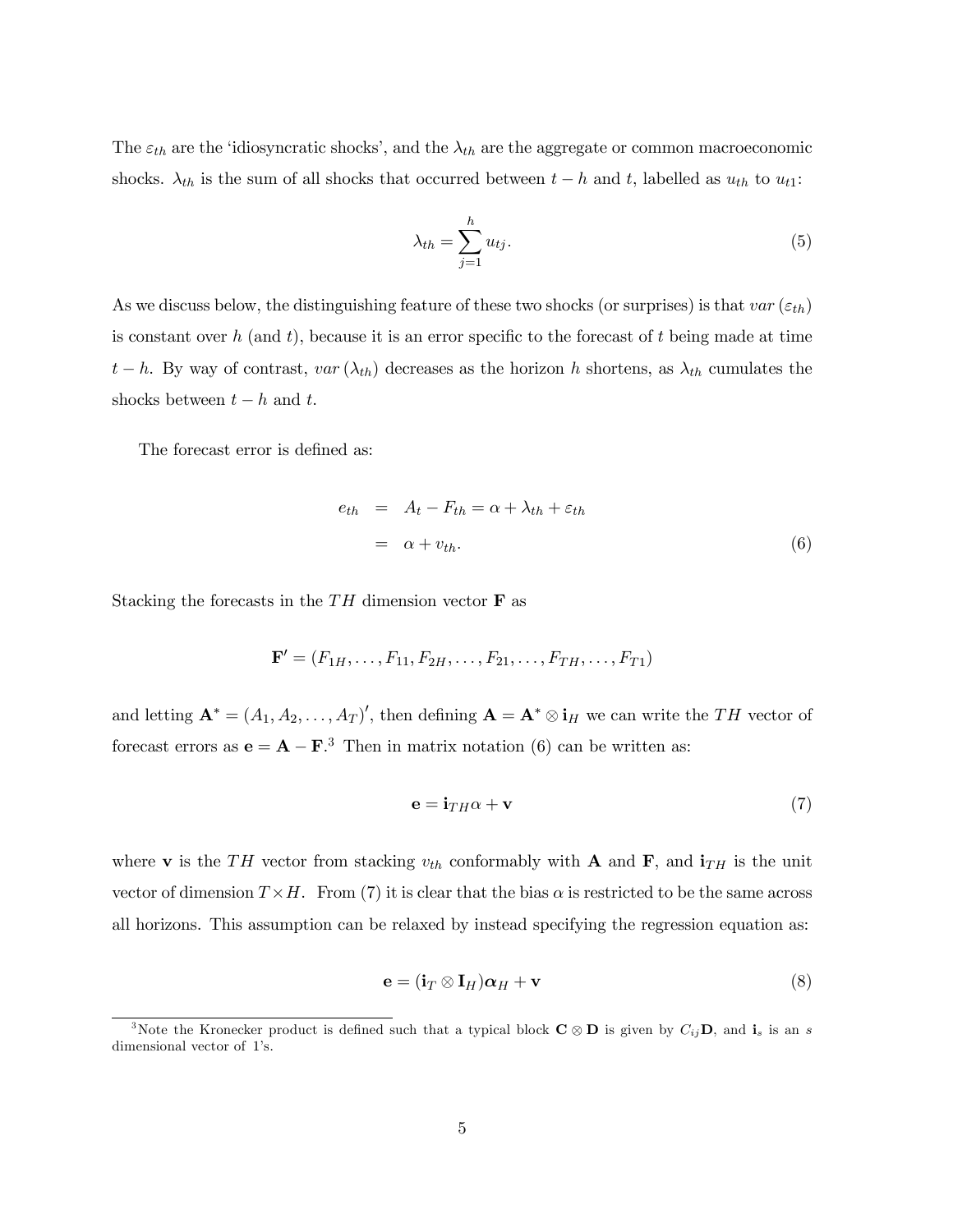where the parameter vector  $\boldsymbol{\alpha}_H = (\alpha_H, \dots, \alpha_1)'$  allows a separate bias for each horizon, and the matrix of explanatory variables  $(i_T \otimes I_H)$  is TH by H, where  $I_H$  is the identity matrix of order H. Tests of bias based on (8) are F-tests that  $\alpha_H = 0$ . The model with the null hypothesis imposed is the same as in (7) but the alternative hypotheses differ. If there were systematic differences in the ways in which the forecasts of different horizons were calculated, this could result in them having different biases. Consequently, the assumption of a common bias may erroneously lead to a failure to reject the null  $H_0$ :  $\alpha = 0$  in (7). Note that testing based on (8) is not equivalent to the standard approach of testing the forecast errors for each horizon using separate regressions. Davies and Lahiri (1995) adopt a common bias over horizons but allow individual-specific biases. We begin with horizon-specific biases, and test the assumption of a common bias over horizons.

The distinction between macro shocks  $(\lambda_{th})$  and idiosyncratic errors  $(\varepsilon_{th})$  is perhaps questionable when there is a single forecaster, as in our analysis of the FED. Clearly, when there is 'private information' (see Davies and Lahiri (1995, footnote 13)), the distinction is lost. Private information leads to to the idiosyncratic error term  $\varepsilon_{th}$  in (4) being replaced by  $\eta_{th} = \sum_{j=1}^{h} \varepsilon_{tj}$ , with  $\lambda_{th} = \sum_{j=1}^{h} u_{tj}$  unchanged, such that as h gets smaller the variance of the private component,  $Var(\eta_{th})$ , declines. In our case, if we think of the FED as possessing confidential ('private') information, then although conceptually distinct from the macro shocks, it cannot be separately distinguished when it takes the form  $\eta_{th} = \sum_{j=1}^{h} \varepsilon_{tj}$  (for a horizon h), as

$$
A_t - F_{th} = \alpha + (\lambda_{th} + \eta_{th}) \tag{9}
$$

$$
= \alpha + v_{th} \tag{10}
$$

where

$$
v_{th} = \sum_{j=1}^{h} (u_{tj} + \varepsilon_{tj}) = \sum_{j=1}^{h} u_{tj}^{*}
$$

say. One can motivate the formulation with idiosyncratic terms by thinking of these not so much as shocks as particular or idiosyncratic errors made by the forecaster which can include inefficient use of information. Thus, the  $\varepsilon_{th}$  represent forecast errors at a particular horizon (or state of the business cycle) that the forecaster is prone to make. These may be due to forecast model misspecifications and/or the forecaster's own interventions.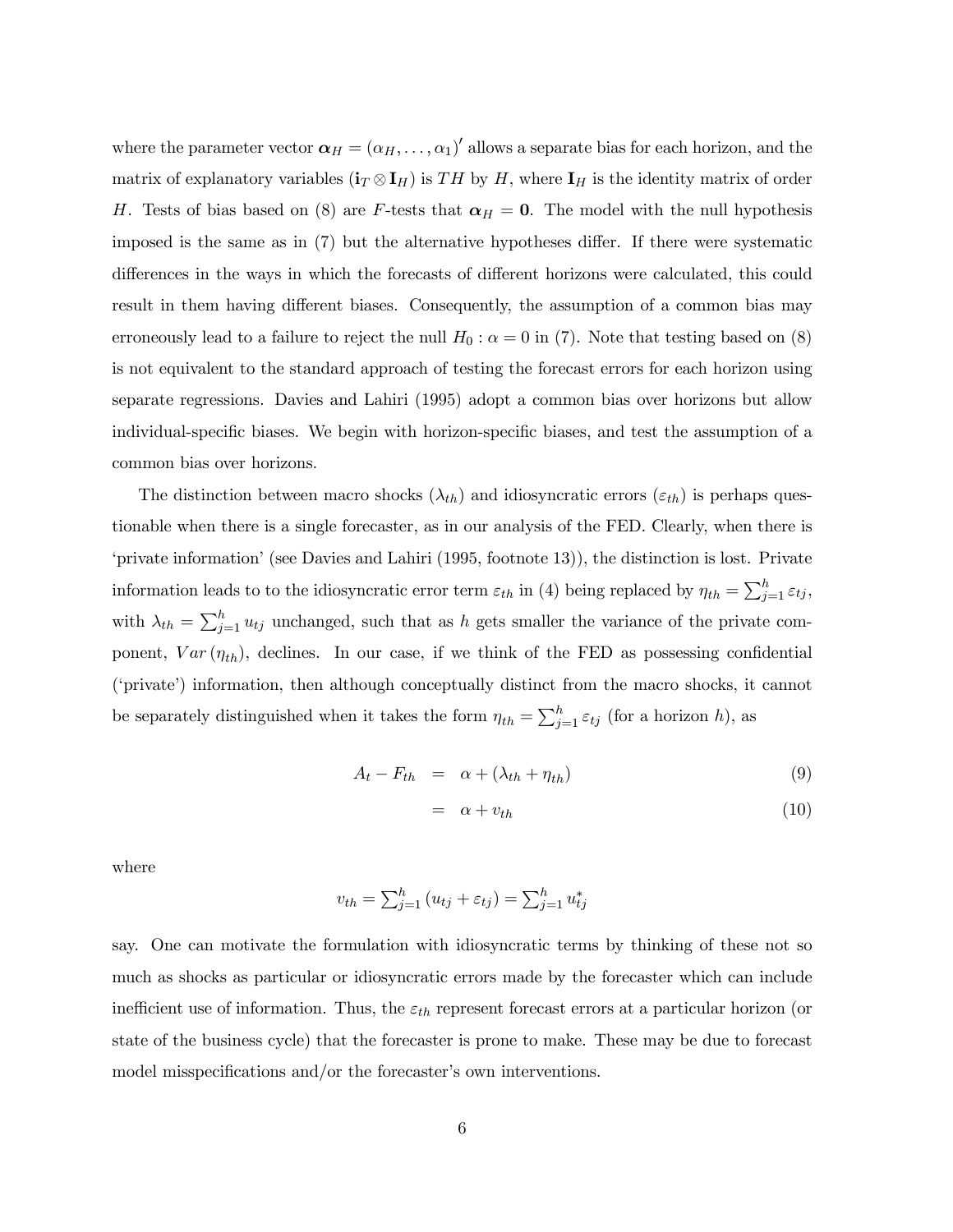The importance of the  $\{\varepsilon_{th}\}$  entering as summations  $(\eta_{th} = \sum_{j=1}^{h} \varepsilon_{tj})$  in the model for the forecast errors  $A_t-F_{th}$  is that the variance of the (common) shock  $\{v_{th}\}\$ is directly proportional to h. So the practical upshot is that the stance we take on the idiosyncratic component will affect the correlation structures of the forecast errors and may therefore affect the outcomes of the tests of the FED forecasts. Rather than taking a view on which assumption is appropriate, we will assess the robustness of our results to these alternative assumptions about the model of the forecast error process. As a shorthand we will sometimes use  $E\left(\varepsilon_{th}^2\right) \equiv \sigma_{\varepsilon}^2 = 0$  to refer to the case where the idiosyncratic component is absent, in which case  $\sigma_u^2$  becomes the variance of the  $\{u_{tj}^*\}$ . Otherwise, when  $\sigma_{\varepsilon}^2 \neq 0$ ,  $\sigma_u^2$  implicitly refers to var  $(u_{tj})$ .

Based on the above, we can assume that  $E(\mathbf{v}) = \mathbf{0}$ , but  $\mathbf{\Sigma} = E(\mathbf{v}\mathbf{v}')$  will not be proportional to the identity matrix. Allowing for idiosyncratic errors, and assuming that the  $\varepsilon_{th}$  are not correlated,  $E(\varepsilon_{th}\varepsilon_{sj}) = \sigma_{\varepsilon}^2$  when  $s = t$  and  $j = h$ , and zero otherwise, we obtain:

$$
\Sigma = \sigma_{\varepsilon}^2 \mathbf{I}_{TH} + \Psi. \tag{11}
$$

 $\Psi$  captures the fact that forecasts which have common (macroeconomic) shocks, be they of the same target, or of different targets, will be correlated. The precise form of  $\Psi$  depends on the maximum and minimum forecast lengths, etc., and will be described below. But the important point is that  $\Psi$  depends only on the single unknown variance parameter,  $\sigma_u^2 = E(u_t^2)$ , assuming homoscedastic aggregate shocks. The assumption of homoscedastic macro shocks enables us to construct the relevant covariance matrices in sections 3 and 4 in a fairly straightforward way, but may be questionable if the U.S. economy has become less volatile since the early to mid 1980s, as argued by some (see Kim and Nelson (1999) and McConnell and Perez-Quiros (2000)). We find that the root mean square forecast error (RMSFE) of the current quarter forecast errors before and after 1985 is not markedly different, suggesting that the assumption of homoscedastic shocks may not be unreasonable.

The test of bias is based on the OLS estimator of  $\alpha$  in (7),

$$
\hat{\alpha} = (TH)^{-1} \sum_{t=1}^{T} \sum_{h=1}^{H} e_{th}
$$
\n(12)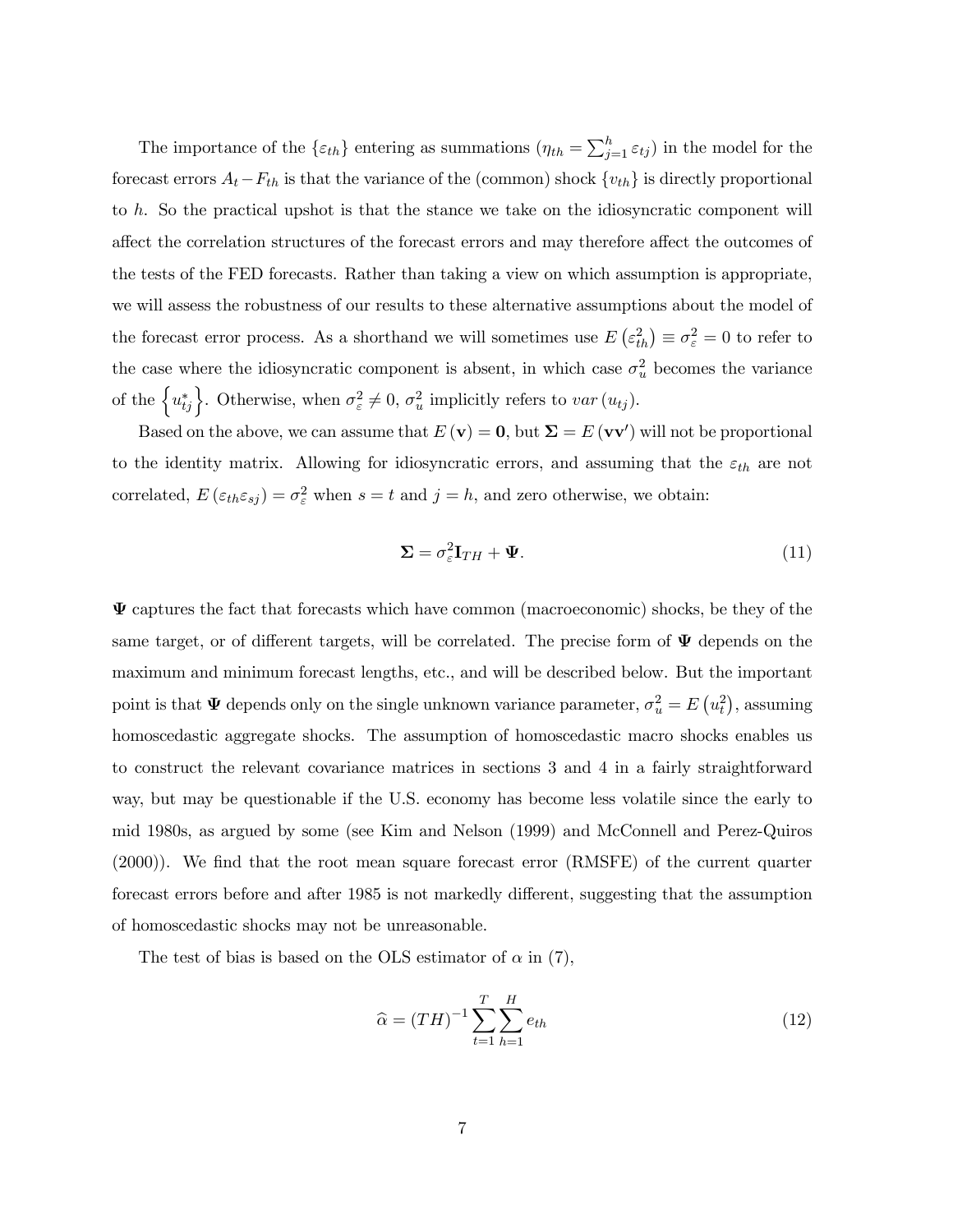with the consistent covariance matrix estimator

$$
Var\left(\widehat{\alpha}\right) = \left(\mathbf{X}'\mathbf{X}\right)^{-1}\mathbf{X}'\mathbf{\Sigma}\mathbf{X}\left(\mathbf{X}'\mathbf{X}\right)^{-1} = \left(TH\right)^{-2}\mathbf{i}'_{TH}\mathbf{\Sigma}\mathbf{i}_{TH}
$$
\n(13)

where  $X = i_{TH}$ . In the case of (8), we estimate a vector  $\hat{\alpha}_H$ , and the covariance matrix is as (13) but with  $X = i_T \otimes I_H$ . To obtain a consistent standard error for OLS,  $\Sigma$  needs to be replaced by an estimate  $\hat{\Sigma}$ . To calculate  $\hat{\Sigma}$  we require estimates of  $\sigma_u^2$  and  $\sigma_{\varepsilon}^2$ . These can be obtained as follows.  $\hat{\alpha}$  is estimated from (12). Then  $\hat{v}_{th} = e_{th} - \hat{\alpha}$  is the calculated deviation of each forecast error from the estimate of the bias. The variance of this term is a combination of the idiosyncratic shocks at each forecast date and the common macro shocks over time. Using  $E(v_{th}^2) = \sigma_{\varepsilon}^2 + h\sigma_u^2$ , we can obtain estimates  $\hat{\sigma}_{\varepsilon}^2$  and  $\hat{\sigma}_u^2$  as the estimated coefficients  $\hat{\varphi}_0$  and  $\hat{\varphi}_1$ in the regression:

$$
\widehat{\mathbf{v}} \odot \widehat{\mathbf{v}} = \varphi_0 \mathbf{i}_{TH} + \varphi_1 \boldsymbol{\tau} + \boldsymbol{\omega}
$$
\n(14)

(where  $\odot$  is the Hadamard product, denoting element-by-element multiplication)  $\tau = i_T \otimes \tau_H$ , and  $\tau'_H = (H, H-1, \ldots, 1)$ . Thus  $\hat{\varphi}_0$  is an estimate of  $\sigma_\varepsilon^2$ , the variance of idiosyncratic shocks, and  $\hat{\varphi}_1$  estimates  $\sigma_u^2$ , the variance of the (homoscedastic) macro shocks. When  $\sigma_{\varepsilon}^2 = 0$ , and estimate of  $\sigma_{u^*}^2$  is given by the coefficient  $\varphi_1^*$  in the regression:

$$
\widehat{\mathbf{v}} \odot \widehat{\mathbf{v}} = \varphi_1^* \boldsymbol{\tau} + \boldsymbol{\omega}^* . \tag{15}
$$

## 3 Econometric analysis of forecast revisions

After considering forecast bias, a natural question is to ask whether forecast errors are predictable from information available at the time the forecast was made. A closely related question is whether forecast revisions are predictable. Forecast errors are predictable if in the regression:

$$
e_{th} = \delta x_{t,h+1} + \phi + (\lambda_{th} + \varepsilon_{th})
$$
\n<sup>(16)</sup>

we reject the null hypothesis that  $\delta = 0$ , where  $x_{t,h+1}$  is any variable known at the time the forecasts are made (it is the value of x in period  $t - h - 1$ ). An analysis of the predictability of forecast revisions results from taking the difference between adjacent forecasts errors of the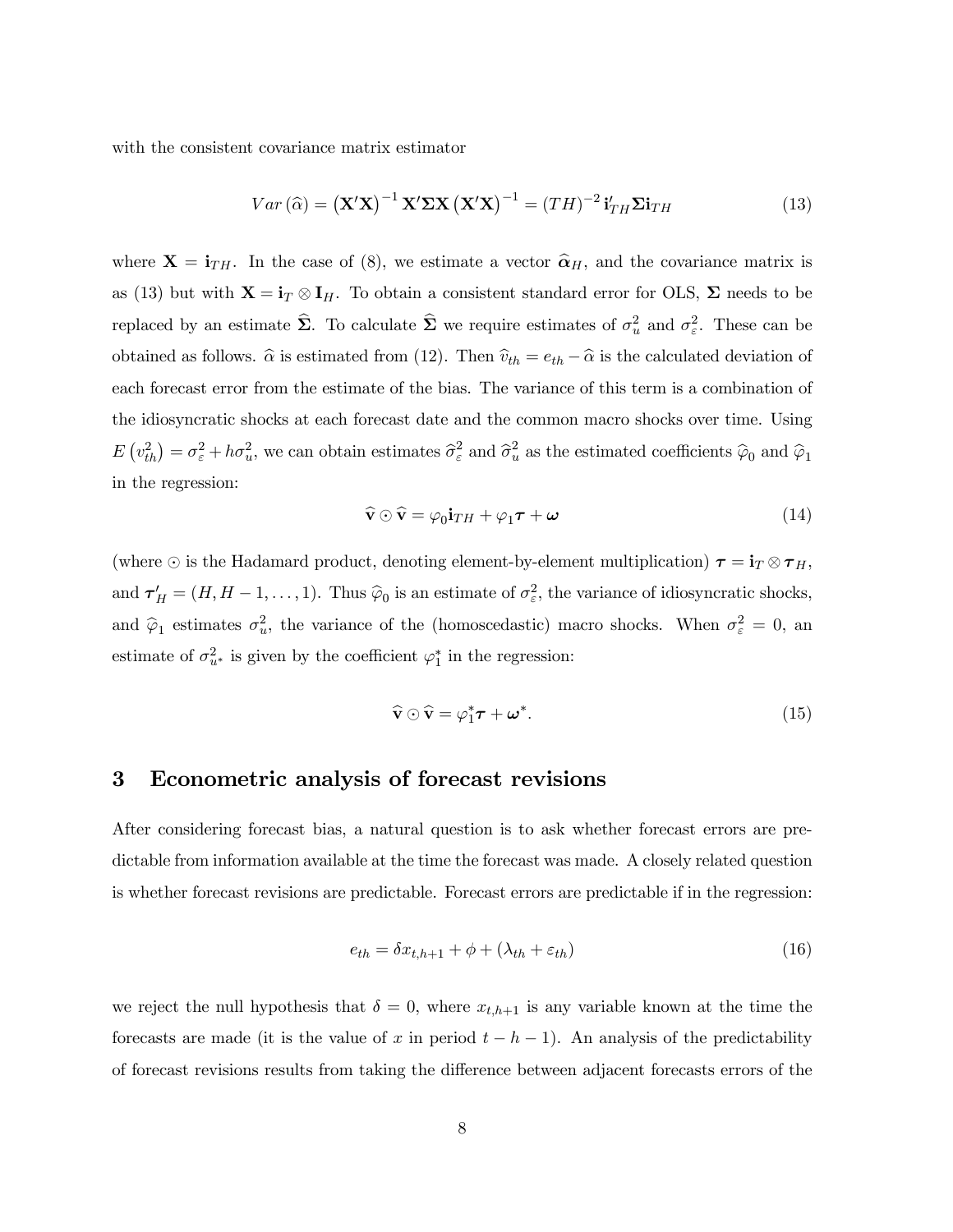same target, i.e.:

$$
e_{t,h+1} - e_{th} = f_{th} - f_{t,h+1} = \delta (x_{t,h+2} - x_{t,h+1}) + (u_{t,h+1} + \varepsilon_{t,h+1} - \varepsilon_{th}). \tag{17}
$$

This is equivalent to the forecast revision between  $h + 1$  and h. If the forecasts are rational, the revisions should not be predictable, i.e.,  $\delta = 0$ . The advantage of testing revisions based on (17) rather than errors (based on (16)) is that we avoid the possible problem of the regressor and disturbance being correlated in (16) (see Davies and Lahiri (1995, p.217), inter alia), and we can easily test whether the FED forecast revisions have been "smoothed"; an issue first addressed by Scotese (1994).

Define the revision to the forecast of t between the h and h − 1 step forecasts as  $r_{t;h-1,h} \equiv$  $f_{t,h-1}-f_{t,h}$ . The revision  $r_{t,h-1,h}$  should be unpredictable given all the information known at the time  $f_{t,h}$  is made. Otherwise it would be known in advance that  $f_{t,h-1}$  would be revised relative to  $f_{t,h}$  in a way that is in part predictable. Since 'all information' is unbounded, this hypothesis can be made testable in a simple way by considering only the information set consisting of revisions to past targets  $\{r_{t-1,h}, r_{t-2,h-1,h},\ldots\}$ , and of past revisions for that given target  ${r_{t;h-1+i,h+i}}$ ,  $i = 1, 2, \ldots$  To keep the analysis manageable, we consider tests based on these two information sets separately. To do so, we first derive the correlation structures implied by the model of forecast errors discussed in section 2.2.

#### 3.1 The information set consisting of revisions to past targets

From  $r_{t,h-1,h} \equiv f_{t,h-1} - f_{t,h} = e_{t,h} - e_{t,h-1}$ , and recalling that  $e_{t,h} = \alpha_h + \varepsilon_{t,h} + \sum_{j=1}^h u_{tj}$ , we have:

$$
r_{t,h-1,h} = -\varepsilon_{t,h-1} + \varepsilon_{t,h} + u_{t-h} + \alpha_h - \alpha_{h-1}.
$$

It follows that  $Cov(r_{t;h-1,h}, r_{t-s;h-1,h})=0$  for all  $s > 0$ . Thus, rational forecast revisions of adjacent targets will be uncorrelated whether or not there are idiosyncratic shocks. This suggests a test of  $\gamma = 0$  in:

$$
r_{t,h-1,h} = \gamma r_{t-1,h-1,h} + \delta + \omega_t, \quad t = 2,\dots,T,
$$
\n(18)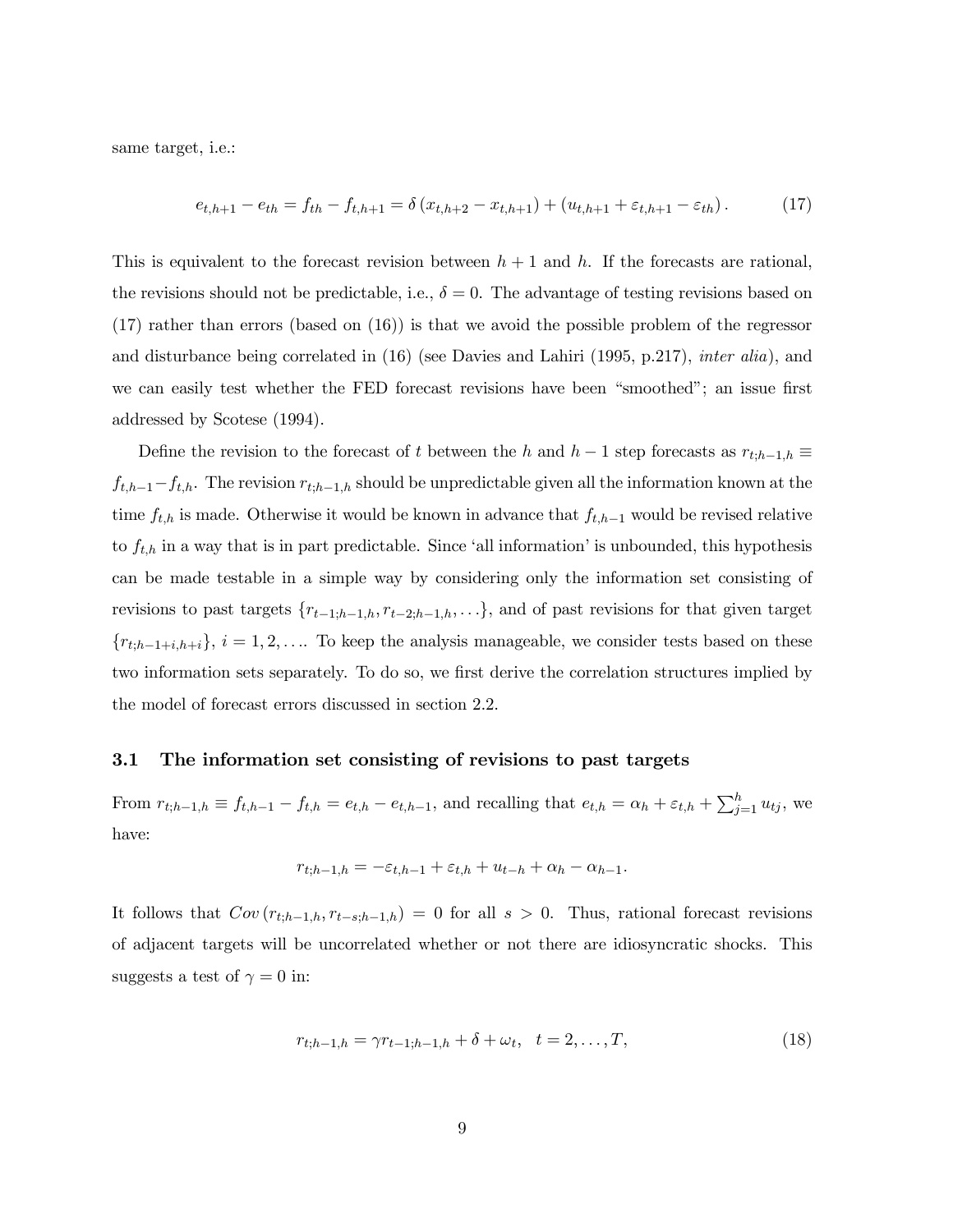where  $\delta$  is an intercept.

Under the null,  $\omega_t = r_{t;h-1,h} - \delta$ , and the covariance matrix,  $Cov(\omega \omega') = (2\sigma_{\varepsilon}^2 + \sigma_u^2) \mathbf{I}_{T-1}$ , where  $\omega$  is a vector of the T − 1 disturbances,  $\omega_t$ . We have this diagonal form because  $Cov(\omega_t \omega_{t-s}) = 0$  for  $s \neq 0$  and  $var(\omega_t) = 2\sigma_{\varepsilon}^2 + \sigma_u^2$  for all t. Inference can be conducted using OLS. When there are no idiosyncratic shocks,  $\sigma_{\varepsilon}^2 = 0$ , the  $\sigma_u^2$  are re-defined as  $\sigma_{u^*}^2$  to be the variance of the macro and private information shocks, but this has no effect on the analysis of the revisions. The covariance matrix of the disturbances remains proportional to the identity matrix. Our main focus is on revisions between forecasts of adjacent quarters.<sup>4</sup>

As well as estimating (18) separately for  $h = 2, 3, \ldots$ , we could also pool. By letting  $\mathbf{r}_{1,2} =$  $(r_{2,1,2} \ldots r_{T,1,21})'$ ,  $\mathbf{r}_{2,3} = (r_{2,2,3} \ldots r_{T,2,32})'$  etc. we can stack the adjacent revisions as:

$$
\mathbf{r} = \left[ \begin{array}{c} \mathbf{r}_{1,2} \\ \mathbf{r}_{2,3} \\ \vdots \\ \mathbf{r}_{H-1,H} \end{array} \right]
$$

where  $H = 5$  for our analysis. Then consider the balanced pooled regression:

$$
\mathbf{r} = \gamma \mathbf{r}_{-1} + \boldsymbol{\delta}_d + \boldsymbol{\omega}
$$

where  $\mathbf{r}_{-1} = (r_{1,1,2} \ldots r_{T-1,1,2} r_{1,2,3} \ldots r_{T-1,2,3} \ldots r_{1:H-1,H} \ldots r_{T-1,H-1,H}),$  and both **r** and  $\mathbf{r}_{-1}$  are  $(H-1) \times (T-1)$  vectors. Here,  $\boldsymbol{\delta}_d = (\mathbf{I}_{H-1} \otimes \mathbf{i}_{T-1}) \boldsymbol{\delta}$ , and  $\boldsymbol{\delta} = (\delta_1 \delta_2 \dots \delta_{H-1})'$ , so that  $\delta_d$  is a set of  $H-1$  horizon dummies with parameter vector  $\delta$ . This allows for horizonspecific biases, such that the means of the revisions between different horizons may differ.

For  $H = 5$ , the covariance matrix of  $\omega$  has the form under the null:

|                                                                                                                                                 | ${\bf A}$     |  | $\begin{array}{ccc} B & C & D \end{array}$                                                                                                                |  |
|-------------------------------------------------------------------------------------------------------------------------------------------------|---------------|--|-----------------------------------------------------------------------------------------------------------------------------------------------------------|--|
| $E(\mathbf{r}\mathbf{r}^{\prime})=% {\displaystyle\sum\limits_{i}} \left( \mathbf{r}_{i}\mathbf{r}_{i}^{\prime}\right) \mathbf{r}_{i}^{\prime}$ |               |  | $\left. \begin{array}{ccc} \mathrm{B}' & \mathrm{A} & \mathrm{B} & \mathrm{C} \\ \mathrm{C}' & \mathrm{B}' & \mathrm{A} & \mathrm{B} \end{array} \right $ |  |
|                                                                                                                                                 |               |  |                                                                                                                                                           |  |
|                                                                                                                                                 | $\mathbf{D}'$ |  | $\mathbf{C}'$ $\mathbf{B}'$ $\mathbf{A}$ $\Big\rfloor$                                                                                                    |  |

<sup>&</sup>lt;sup>4</sup>If the revisions are defined between 'distant' forecasts, then one can deduce that revisions between t and  $t-s, s > 1$  will be correlated because of the macro shocks. For example,  $Cov(r_{t,j,i}, r_{t-2,j,i}) \neq 0$  when  $i > j+2$ .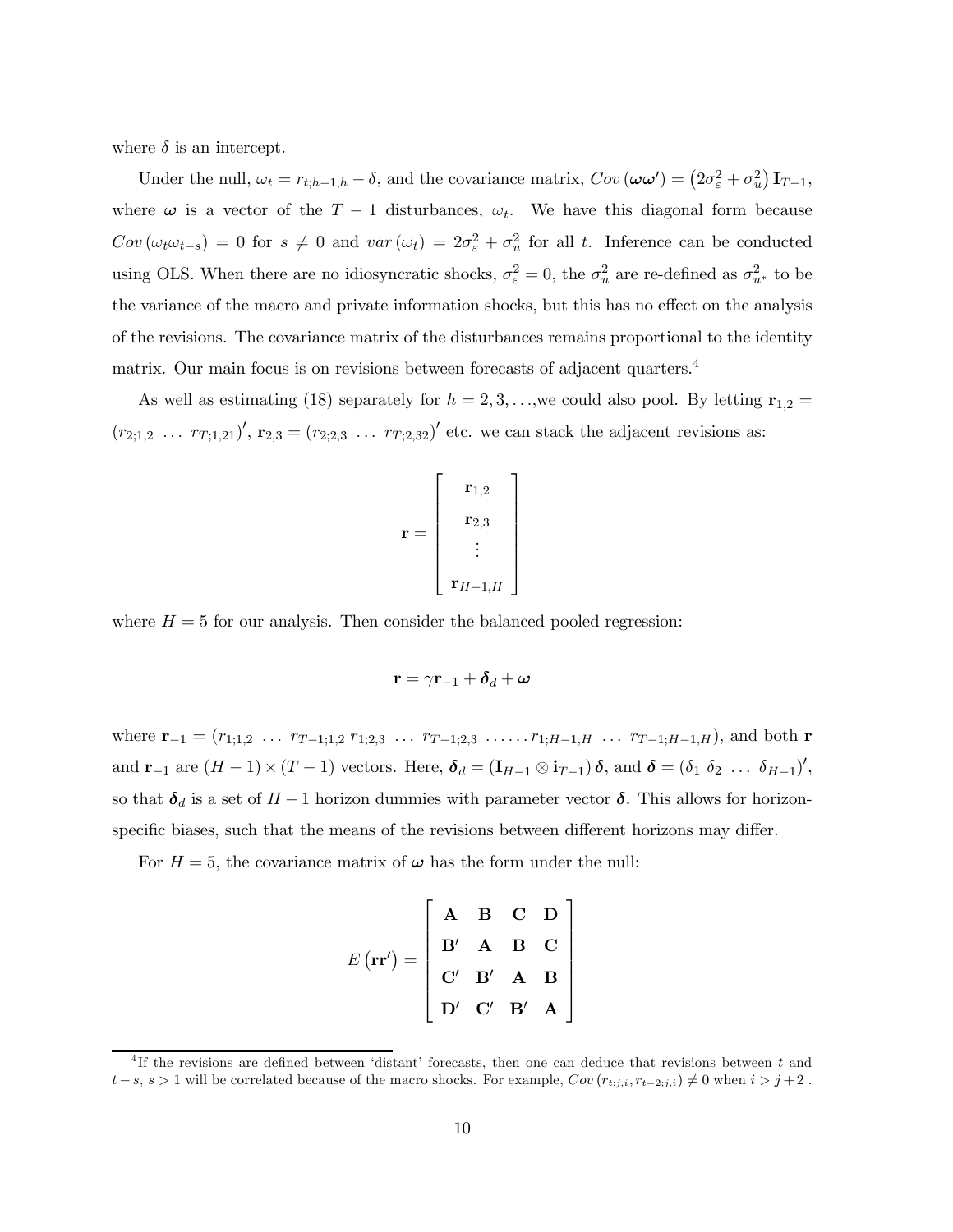where  $\mathbf{A} = (2\sigma_{\varepsilon}^2 + \sigma_u^2) \mathbf{I}_{T-1}$ , and we can deduce that<sup>5</sup>:

$$
\mathbf{B} = \begin{bmatrix} -\sigma_{\varepsilon}^{2} & \sigma_{u}^{2} & 0 & \dots & 0 \\ 0 & -\sigma_{\varepsilon}^{2} & \sigma_{u}^{2} & 0 & \vdots \\ \vdots & 0 & -\sigma_{\varepsilon}^{2} & \ddots & \\ & & 0 & -\sigma_{\varepsilon}^{2} & \ddots \\ & & & \ddots & \ddots & \sigma_{u}^{2} \\ 0 & \dots & 0 & -\sigma_{\varepsilon}^{2} \end{bmatrix}, \quad \mathbf{C} = \begin{bmatrix} 0 & 0 & \sigma_{u}^{2} & 0 & \dots & 0 \\ 0 & 0 & 0 & \sigma_{u}^{2} & \ddots & \vdots \\ \vdots & 0 & 0 & 0 & \ddots & 0 \\ 0 & 0 & \ddots & \sigma_{u}^{2} & \ddots & \ddots & 0 \\ & & & & \ddots & \ddots & 0 \\ 0 & \dots & 0 & 0 & 0 \end{bmatrix}.
$$

**D** is as **C** except that the  $(1, 4)$ ,  $(2, 5)$ ,  $(3, 6)$ ... terms are equal to  $\sigma_u^2$  (rather than the  $(1, 3)$ ,  $(2, 4), (3, 5) \ldots$  elements). Testing is by OLS with corrected standard errors.

## 3.2 The information set consisting of past revisions

In the previous section we considered whether the revision to the forecast of (say) 1974 Q4 made between 1974 Q4 and 1974 Q3 is predictable from the revision to the forecast of 1974 Q3 made between 1974 Q3 and 1974 Q2. In addition, in this section we consider whether (say) the revision to the forecast of 1974 Q4 between 1974 Q4 and 1974 Q3 is predictable from the revision to the forecast of 1974 Q4 between 1974 Q3 and 1974 Q2. So the null hypothesis is now that the revision is not predictable from the previous revision for the same target.

It is straightforward to establish that  $Cov(r_{t;h-1,h}, r_{t;h,h+1}) = -\sigma_{\varepsilon}^2 \neq 0$ , so we would not expect  $\gamma = 0$  in:

$$
r_{t;h-1,h} = \gamma r_{t;h,h+1} + \delta + \omega_t, \quad t = 1, \dots, T,
$$
\n(19)

unless  $\sigma_{\varepsilon}^2 = 0$ . Since we do not wish to impose this restriction, instead we consider:

$$
r_{t,h-1,h} = \gamma r_{t,h+1,h+2} + \delta + \omega_t, \quad t = 1,\dots,T,
$$
\n(20)

Thus, we consider whether the revision to the forecast of (say) 1974 Q4 between 1974 Q4 and 1974 Q3 is predictable from the revision to the forecast of 1974 Q4 between 1974 Q2 and 1974

 ${}^{5}$ In section 4.1.2 we give an example of how a similar covariance matrix is constructed.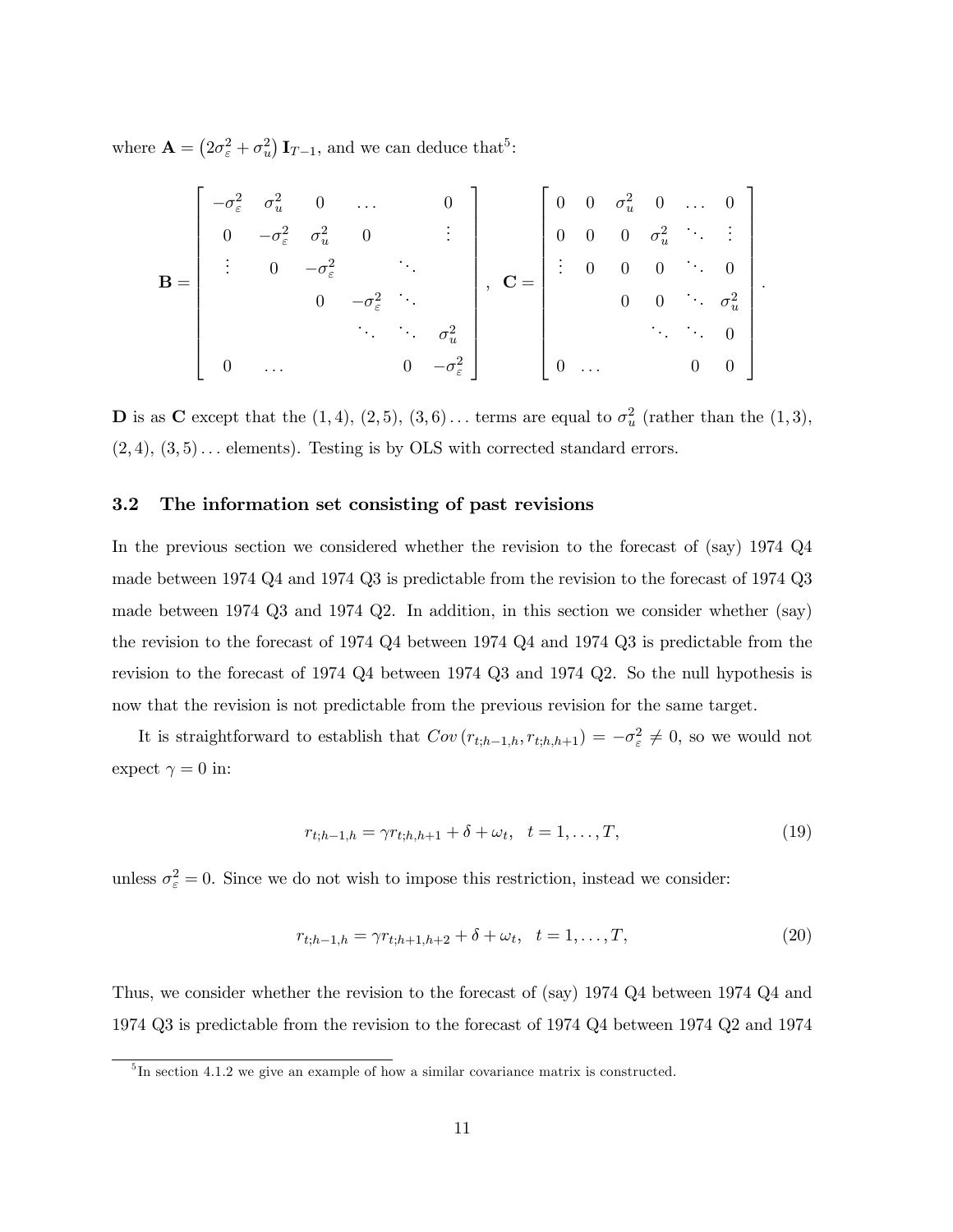Q1. Tests of revisions to the same target have been stressed by authors such as Nordhaus (1987).

Given  $H = 5$ , we test for the dependence of  $r_{t;1,2}$  on  $r_{t;3,4}$  and  $r_{t;2,3}$  on  $r_{t;2,5}$  in two ways: separately and by pooling. We again focus on first-order dependence. By letting  $\mathbf{r}_{1,2} = (r_{1,1,2} \ldots r_{T,1,2})'$  and  $\mathbf{r}_{2,3} = (r_{1,2,3} \ldots r_{T,2,3})'$ , we stack the revisions as  $\mathbf{r} = (\mathbf{r}'_{1,2} \ \mathbf{r}'_{2,3})'$ , where in the pooled regression:

$$
\mathbf{r} = \gamma \mathbf{r}_{-1} + \boldsymbol{\delta}_d + \boldsymbol{\omega} \tag{21}
$$

we now have  $\mathbf{r}_{-1} = (r_{1,2,4} \ldots r_{T,3,4}, r_{1,4,5} \ldots r_{T,4,5})$ . Both r and  $\mathbf{r}_{-1}$  are  $2 \times T$  vectors. In this regression,  $\boldsymbol{\delta}_d = (\mathbf{I}_2 \otimes \mathbf{i}_{T-1}) \boldsymbol{\delta}$ , and  $\boldsymbol{\delta} = (\delta_1 \delta_2)'$ , to again allow for horizon specific biases.

The covariance matrix of  $\omega$  has the form under the null:

$$
E(\mathbf{r}\mathbf{r}') = \left[\begin{array}{cc} \mathbf{A} & \mathbf{C} \\ \mathbf{C}' & \mathbf{A} \end{array}\right]
$$

where  $\mathbf{A} = (2\sigma_{\varepsilon}^2 + \sigma_u^2) \mathbf{I}_T$ , and **C** is defined in the previous sub-section. An estimate of  $\sigma_u^2$  can be obtained from the OLS residuals from the estimation of (21).

## 4 Data set and results

Our FED forecast set contains a number of forecasts of three variables: real GDP, inflation as measured by the GDP deflator, and unemployment. These forecasts were made for each quarter from 1965.4 to 1997.4, yielding 129 target dates. The maximum lengths of the forecasts differ by target date. For example, for the early target dates, there were only 'current quarter' and one-quarter ahead forecasts. By the 1970's, the FED staff was making forecasts four or more quarters ahead. Consequently, the number of observations is not identical for each horizon. There is more than one forecast made during many of the quarters for a given 'target' – we take the latest forecasts made in the quarter as the forecasts for that quarter. We follow Joutz and Stekler (2000) in treating the forecasts made during the first few days of a quarter as belonging to the previous quarter, because little information would have accrued. Joutz and Stekler (2000) analyse the relationships between the forecasts made at various times during the months. They find that forecasts made later in the quarter are more accurate for forecasts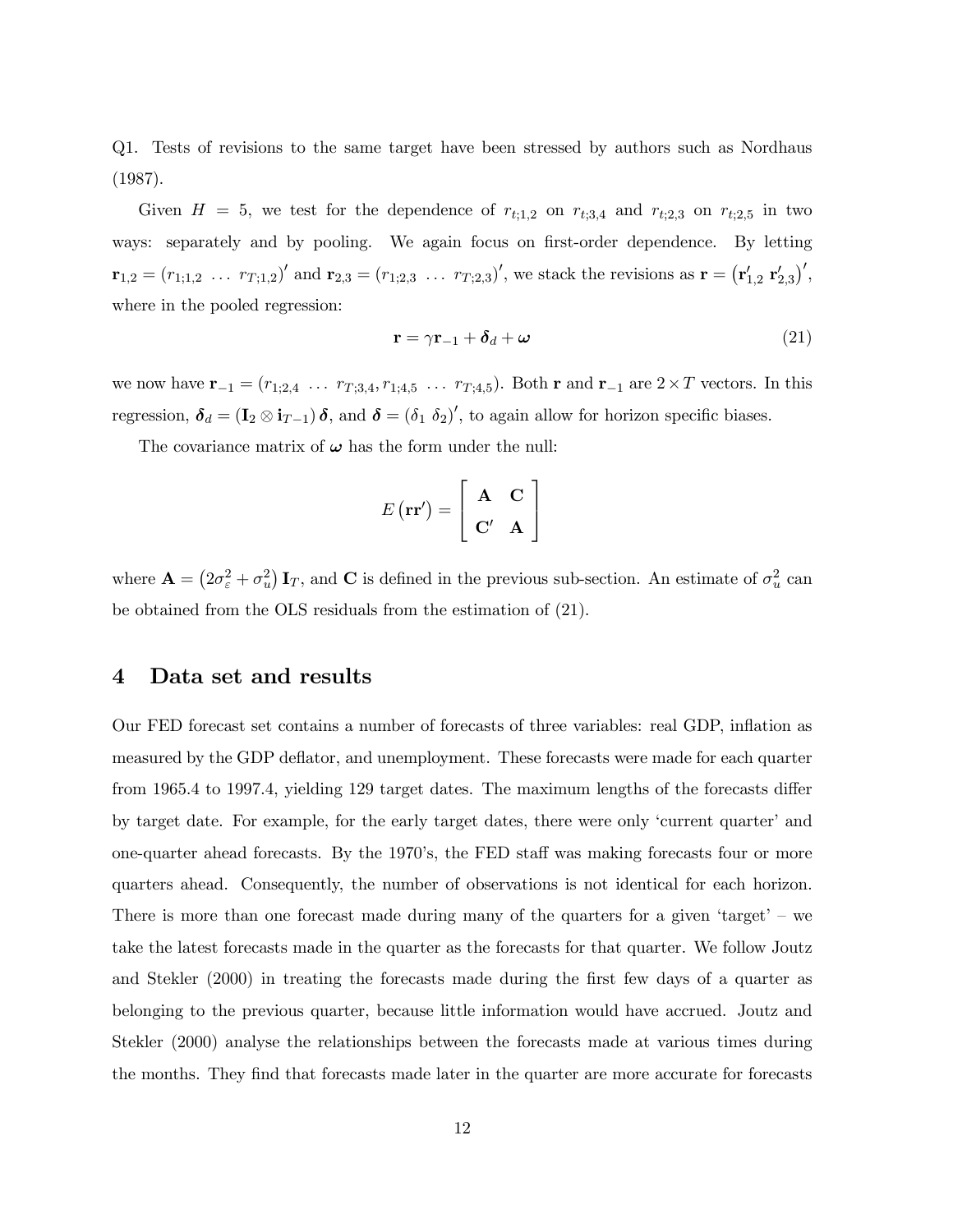of the current quarter, but not subsequent quarters. We consider only one forecast a quarter as inter-quarter forecast changes would be expected to be more important than intra-quarter changes. By taking the last forecast in each quarter, we ensure that as far as possible the forecasts are made at approximately the same time in each quarter.

For much of our analysis, we consider forecasts of the quarters 1974:2 through to 1997:4 (so  $T = 95$ ) as we have current  $(h = 1)$  to 4-quarter ahead forecasts  $(h = 5)$ . Note that a current-quarter forecast is acually a 1-step forecast, as the current-quarter value is unknown when the forecast is made, a next-quarter forecast is a 2-period forecast, and so on up to  $h = 5$ . Care need is required in distinguishing between step and quarter.

A possible complication is that the FED's forecasts are conditional on a counterfactual path for monetary policy (see, e.g., Reifschneider, Stockton and Wilcox (1997)), whereby a more or less constant path is often assumed. Because policy is generally thought to affect the economy with a lag, even though the FED conditions its forecasts on a counterfactual path it might be reasonable to assume that short horizon forecasts are essentially equivalent to unconditional forecasts, whilst longer-horizon forecasts would have a forecastable error component due to the difference between the actual and assumed policy rates. For example, Romer and Romer (2000, p.437) indicate that monetary policy has little impact on either real output or inflation for at least 3 or 4 quarters. Our maximum horizon is four quarters ahead. To the extent that policy has a significant effect on the macroeconomy within this timeframe, our longer horizon forecasts may exhibit systematic biases for this reason.

The actual values used for the construction of forecast errors are taken to be the 45-day release numbers from the Bureau of Economic Analysis (BEA), and the first published unemployment figures released by the Bureau of Labor Statistics (BLS). It is sometimes argued that forecasters seek to forecast earlier announcements of data rather than later revisions (see e.g., Keane and Runkle (1990)). This position appears to be consistent with the literature on the effects of data vintage on model specification, estimation, and forecast evaluation: see Croushore and Stark (2001, 2003) and Koenig, Dolmas and Piger (2003).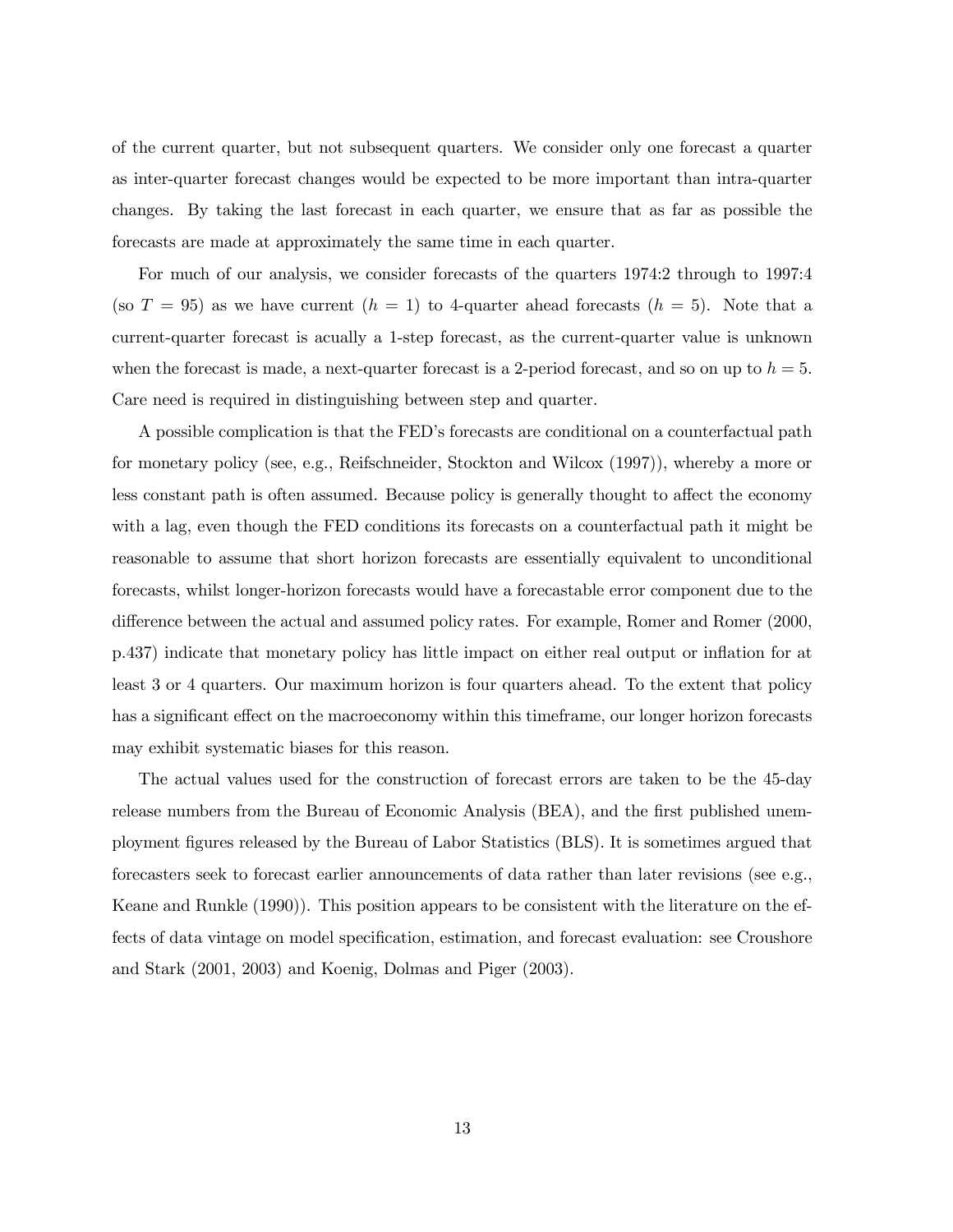#### 4.1 Forecast bias results

#### 4.1.1 Biases by horizon, tested separately

We first test the 1 through 5-step ahead forecasts separately for bias, by regressing the forecast errors on a constant and testing whether the coefficient on the constant is significantly different from zero, as in standard analyses. In so doing we allow an  $MA(h - 1)$  serially-correlated error process. For example, a 2-step forecast of 1998Q1 made in December 1997 will be made before the actual value for 1997Q4 is known, as the actual values are taken to be the 45-day release from the BEA. But 1-step (current quarter) forecasts are not serially correlated. For example, the actual data for 1997Q3 is known — having been published in November 1997 — before the current quarter forecast of 1997Q4 is made in December 1997.

In calculating autocorrelation-consistent standard errors we adopt uniform weights by horizon in the HAC standard errors of Newey and West (1987). The results of doing so are recorded in Table 1, where the calculations are based on the maximum number of forecasts available for each horizon (also recorded in the table). As a precursor to pooling over horizons, we also record the results of testing separately by horizon for a shorter period,  $74.2 - 97.4$ . This matches the sample of forecasts available for the pooling exercise, and so allows a direct comparison of the individual horizon and pooled results on a common sample period.

The results suggest there is no evidence that either the inflation or the unemployment rate forecasts are biased at any horizon, while the 1-step real growth forecasts are clearly biased on the shorter, common sample. We reject the null at the 10% level for the whole sample. The under-prediction (positive bias) for the period as a whole is less pronounced than for the common sample, suggesting less pessimistic predictions of real growth during the 1965-74 period. Notice though that the longer horizon real GDP forecasts show no evidence of bias. Although the estimated biases for the longer horizon forecasts are quite large for unemployment and real growth, the autocorrelation-corrections to the standard errors result in insignificant t-values. The RMSEs are shown for the common sample, 1974-97, but differ little if calculated for the maximum number of available forecasts. The RMSEs are similar to the comparable figures in Joutz and Stekler (2000, Table 2). We also calculated RMSEs separately for the sub-samples 1974:2 to 1984:4 and 1985:1 to 1997:4. For inflation we obtained RMSEs of 1.11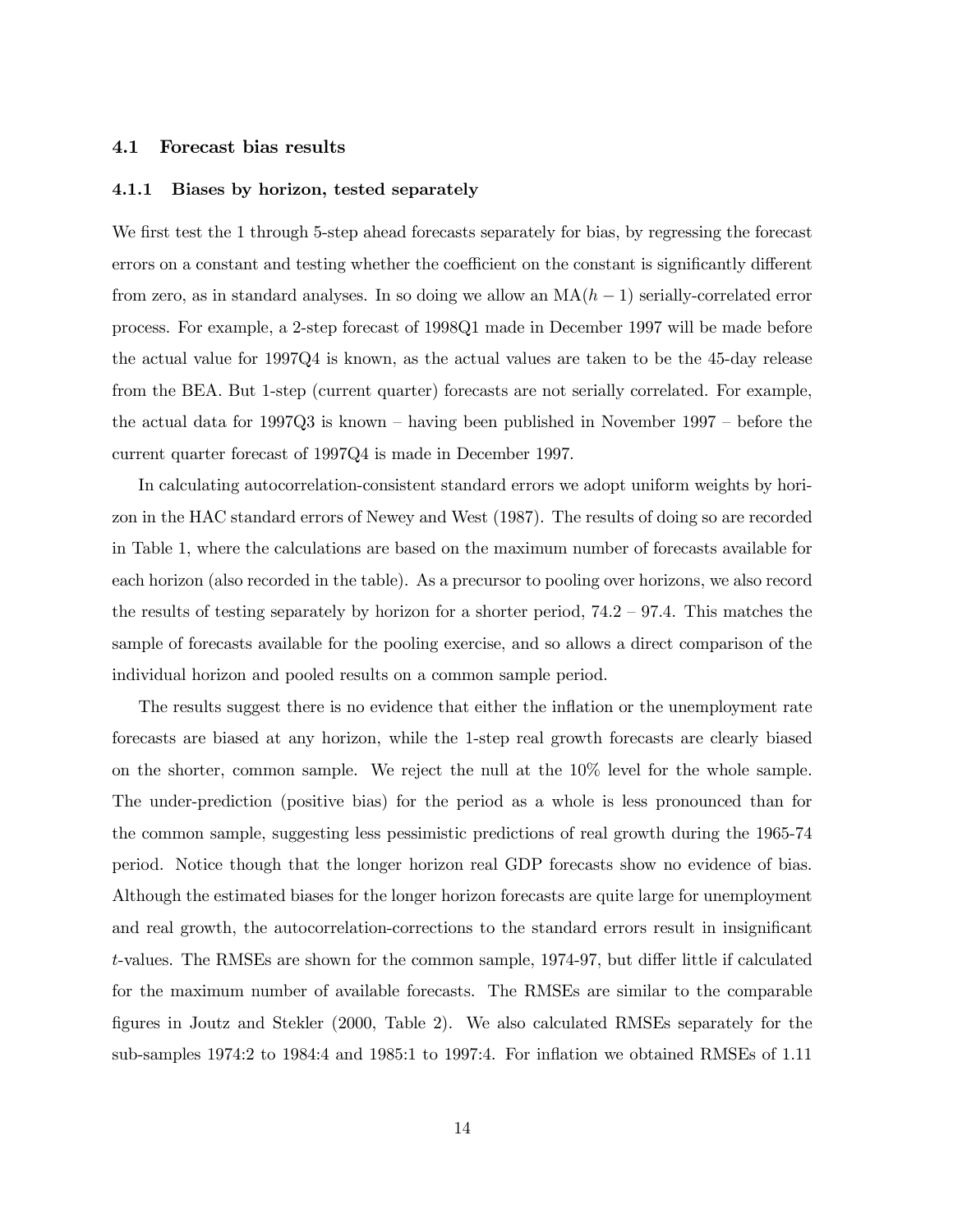and 0.731, compared to 0.92 for the whole period 1974-97; for unemployment 0.118 and 0.094, compared to 0.105; and for real growth, 1.37 and 1.12, compared to 1.24. The RMSEs for the more recent period are lower, but with the possible exception of inflation, are not markedly so. We conclude from this that the assumption of homoscedastic shocks is not unreasonable.

## 4.1.2 Pooling over horizons

As well as testing the forecasts separately at each step ahead, we can 'pool over horizons' as discussed in section 2. As noted, the nature of the forecast data is such that the maximum forecast horizons for the earlier period are short. For example, we only have 1 and 2-step ahead forecasts of the quarters 66:1 to 68:4 (i.e., forecasts made in 65:4 and 66:1 of 66:1, and forecasts made in 68:3 and 68:4 of 68:4). For some of the latter periods there are forecasts made 7 or 8 periods earlier. Selecting 74:2 as the first 'target date', we have  $h = 1$  to 5-step forecasts  $(H = 5)$  for each of  $T = 95$  quarters (74:2, 74:3 to 97:4). Given the large amount of overlap, for this set of forecasts,  $\Psi$  in (11) takes the form:

$$
\Psi = \sigma_u^2
$$
\n

| A  | B  | C  | D | B  | C  | D  | D |
|----|----|----|---|----|----|----|---|
| B' | A  | B  | C | D  | D  | D  |   |
| C' | B' | A  | B | D  | D  |    |   |
| D' | C' | B' | A | B  | B  |    |   |
| 0  | 0  | 0  | 0 | D' | C' | B' | A |

\n0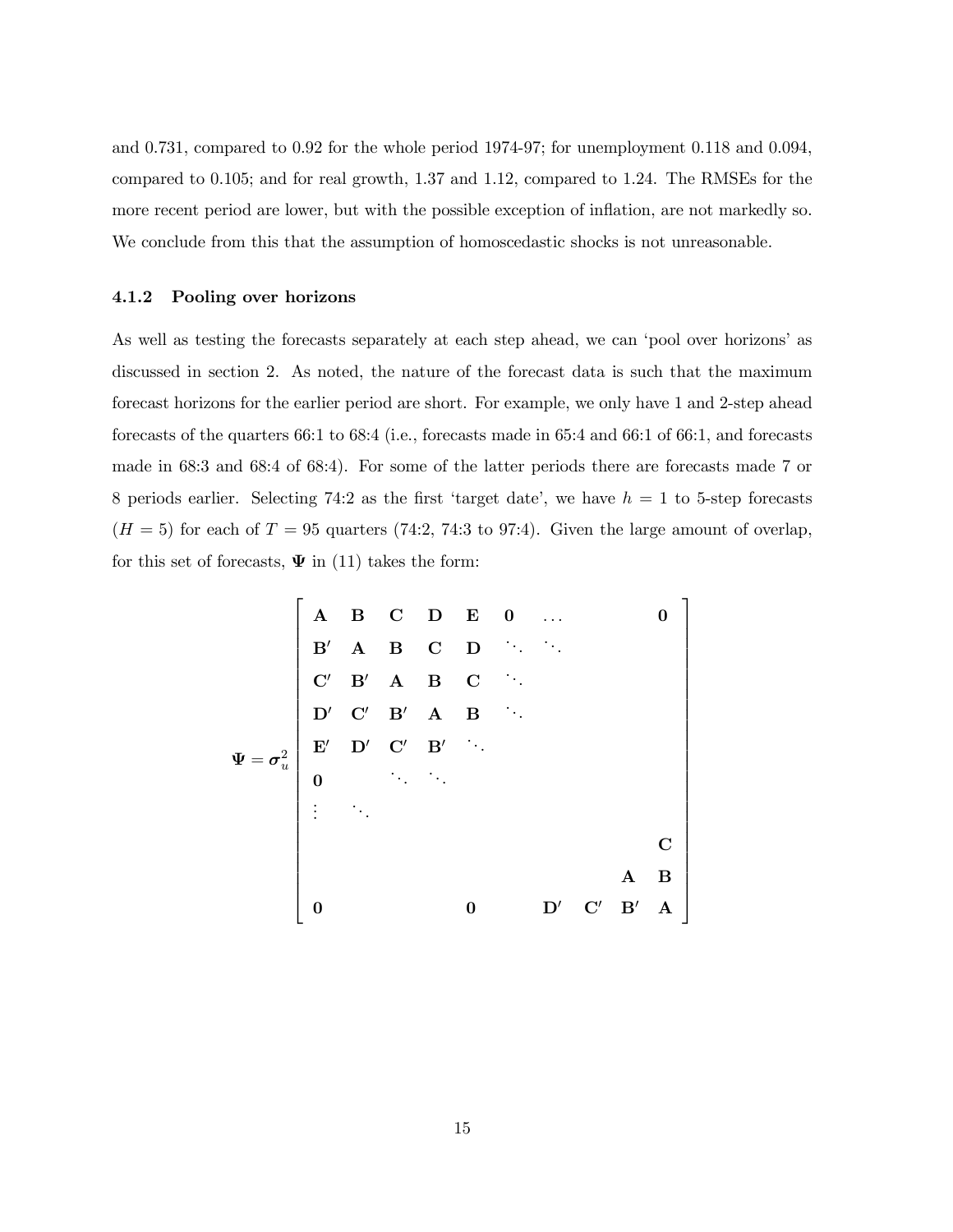where the component matrices are given by:

|      | $\mathbf{A} = \left[ \begin{array}{cccccc} 5 & 4 & 3 & 2 & 1 \\ 4 & 4 & 3 & 2 & 1 \\ 3 & 3 & 3 & 2 & 1 \\ 2 & 2 & 2 & 2 & 1 \\ 1 & 1 & 1 & 1 & 1 \end{array} \right], \quad \mathbf{B} = \left[ \begin{array}{cccccc} 4 & 3 & 2 & 1 & 0 \\ 4 & 3 & 2 & 1 & 0 \\ 3 & 3 & 2 & 1 & 0 \\ 2 & 2 & 2 & 1 & 0 \\ 1 & 1 & 1 & 1 & 0 \end{array} \right], \quad \mathbf{C} = \left[ \begin{array}{cccc$ |  |  |  |                                                                                                                                                                                                                                                                                                                                              |  |  |  |  |  |  |  |
|------|------------------------------------------------------------------------------------------------------------------------------------------------------------------------------------------------------------------------------------------------------------------------------------------------------------------------------------------------------------------------------------------------|--|--|--|----------------------------------------------------------------------------------------------------------------------------------------------------------------------------------------------------------------------------------------------------------------------------------------------------------------------------------------------|--|--|--|--|--|--|--|
| and: |                                                                                                                                                                                                                                                                                                                                                                                                |  |  |  |                                                                                                                                                                                                                                                                                                                                              |  |  |  |  |  |  |  |
|      |                                                                                                                                                                                                                                                                                                                                                                                                |  |  |  |                                                                                                                                                                                                                                                                                                                                              |  |  |  |  |  |  |  |
|      |                                                                                                                                                                                                                                                                                                                                                                                                |  |  |  |                                                                                                                                                                                                                                                                                                                                              |  |  |  |  |  |  |  |
|      |                                                                                                                                                                                                                                                                                                                                                                                                |  |  |  |                                                                                                                                                                                                                                                                                                                                              |  |  |  |  |  |  |  |
|      |                                                                                                                                                                                                                                                                                                                                                                                                |  |  |  | $\mathbf{D} = \left[ \begin{array}{cccc} 2 & 1 & 0 & 0 & 0 \\ 2 & 1 & 0 & 0 & 0 \\ 2 & 1 & 0 & 0 & 0 \\ 2 & 1 & 0 & 0 & 0 \\ 1 & 1 & 0 & 0 & 0 \end{array} \right], \quad \mathbf{E} = \left[ \begin{array}{cccc} 1 & 0 & 0 & 0 & 0 \\ 1 & 0 & 0 & 0 & 0 \\ 1 & 0 & 0 & 0 & 0 \\ 1 & 0 & 0 & 0 & 0 \\ 1 & 0 & 0 & 0 & 0 \end{array} \right]$ |  |  |  |  |  |  |  |
|      |                                                                                                                                                                                                                                                                                                                                                                                                |  |  |  |                                                                                                                                                                                                                                                                                                                                              |  |  |  |  |  |  |  |

The form of  $\Psi$  can be understood by example. Consider the  $(1, 6)$  element, say. This is the covariance between the macro shocks for a forecast of 74:2 made in 73:2, and a forecast of 74:3 made in 73:3 (i.e., two 5-step ahead forecasts). The relevant macro shocks for the former occur in {74:2,74:1,73:4,73:3 and 73:2}, and for the latter {74:3,74:2,74:1,73:4 and 73:3}. There are 4 shocks in common  $\{74:2,74:1,73:4 \text{ and } 73:3\}$ . Hence the 4 as the  $(1,1)$  element of **B**. The reason for including the forecast-origin shock, 73:2 for the former, and 73:3 for the latter, is our assumption that the state of the economy is not known when the forecast is made due to lags in data collection etc. This logic leads to a single shock at 74:2 in a 1-step or 'current-quarter' forecast of 74:2 made at 74:2 (the  $(5,5)$  element of  $\mathbf{A}$ ).

In Table 1 we showed that the null of unbiasedness was only rejected for the  $h = 1$  forecasts of real GDP growth. Table 2 contains the results from running regressions based on equation (7). The pooled forecasts are tested for bias when the maintained model assumes a common bias for all horizons. The table reports  $\hat{\alpha}$ , and the estimated standard error and p-value of  $\alpha = 0$  for idiosyncratic shocks, and when such shocks are absent. The table also records the estimates of  $\sigma_{\varepsilon}^2$  and  $\sigma_u^2$  based on (14). For unemployment the estimate of  $\sigma_{\varepsilon}^2$  was negative,<sup>6</sup> and

 $60LS$  with non-negativity constraints could be used to enforce a non-negative estimate, but this would presumably be very similar to (14) with the intercept omitted, which is the regression equation (15).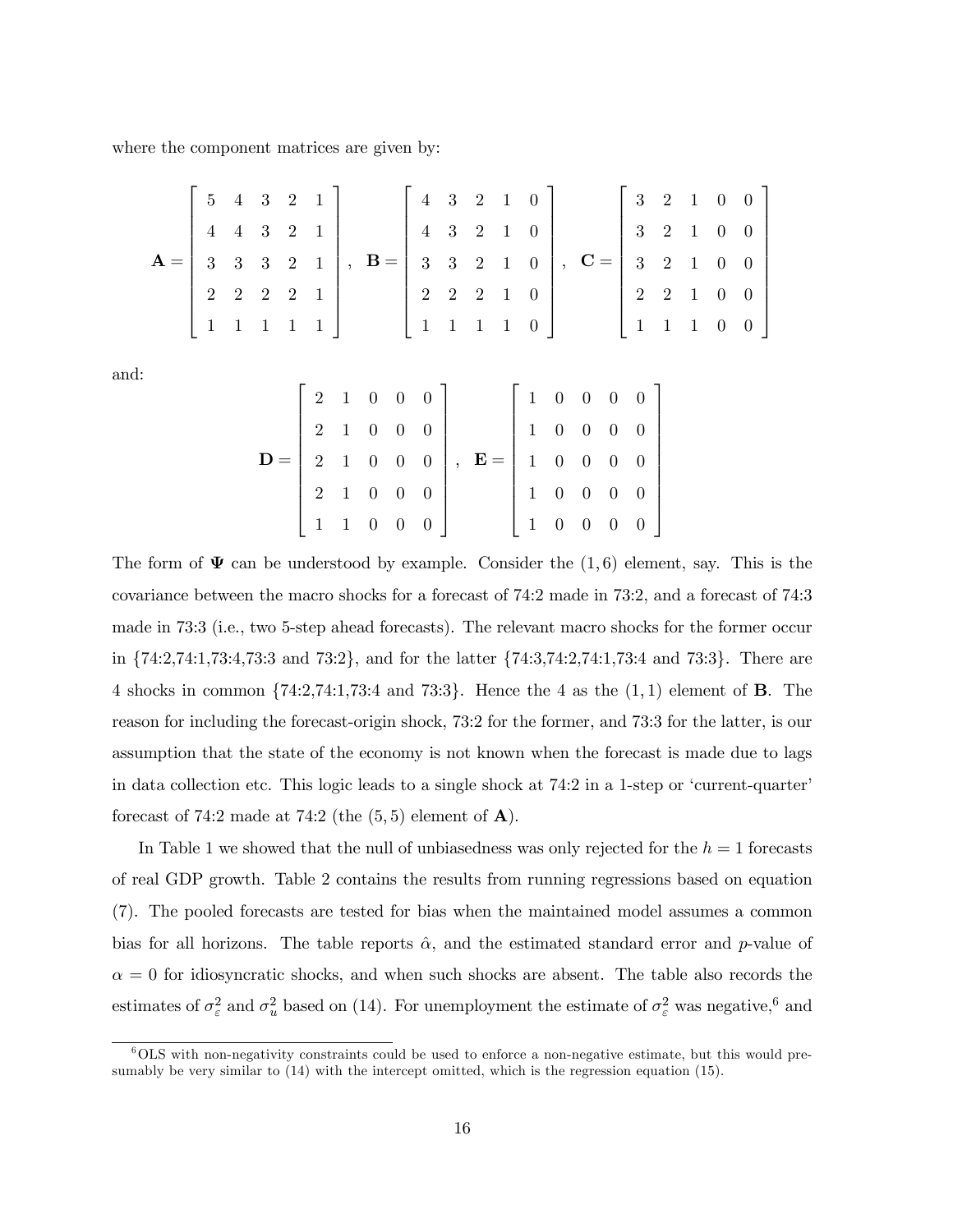the table records only the estimate of the standard error of  $\hat{\alpha}$  obtained from (15). As shown in Table 2, omitting  $\sigma_{\varepsilon}^2$  has virtually no effect on inference concerning  $\alpha$  for either inflation or growth. Whether we assume an indiosyncratic error component is immaterial for inference on bias. The OLS pooled estimates suggest the forecasts of all three variables are unbiased.

Table 3 contains the results of testing when we allow the bias to vary across horizon. The results were obtained using equation (8). The table contains results when idiosyncratic shocks are either present or absent. If there are idiosyncratic shocks, we can accept the null hypothesis of a common bias at all horizons for inflation and real growth, but not for unemployment. However, if the null hypothesis is that the common bias is zero, then we reject the null for all three series. In the absence of idiosyncratic shocks, we reject both hypotheses: the null of a common bias and that it is equal to zero.

The results in Tables 2 and 3 indicate that whether we enforce a common bias across horizons in the maintained model is crucial. The forecasts for all three variables are biased when we jointly test that all the horizon-specific bias terms are zero. Given that we find significant biases, it is of interest to consider these a little more carefully. At the longer horizons, we find over-predictions (negative biases) for both unemployment and output growth, as well as for inflation for the 1974-97 period (except for  $h = 5$ ). Although both unemployment and output growth are over-predicted, further investigation revealed that the forecasts errors are significantly negatively correlated at all steps other than  $h = 1$ , which is what one might expect to find. The inflation and output growth errors are also significantly negatively correlated. The correlations between the inflation and unemployment forecast errors are insignificant at all horizons.

### 4.2 Forecast revisions results

Table 4 records the results of testing the revisions separately, as in equation (18), for example. This is the more traditional approach to analysing forecast revisions. The first part of the table reports the results of tests for dependence in four revisions series;  $r_{t,h,h+1}$ , for  $h = 1,\ldots, 4$ . We test whether the revision to one target period helps predict the same horizon revision to the subsequent target period. There is reasonable evidence of potential smoothing of revisions for inflation at all horizons except when  $h = 1$ . There is evidence for inflation and real growth for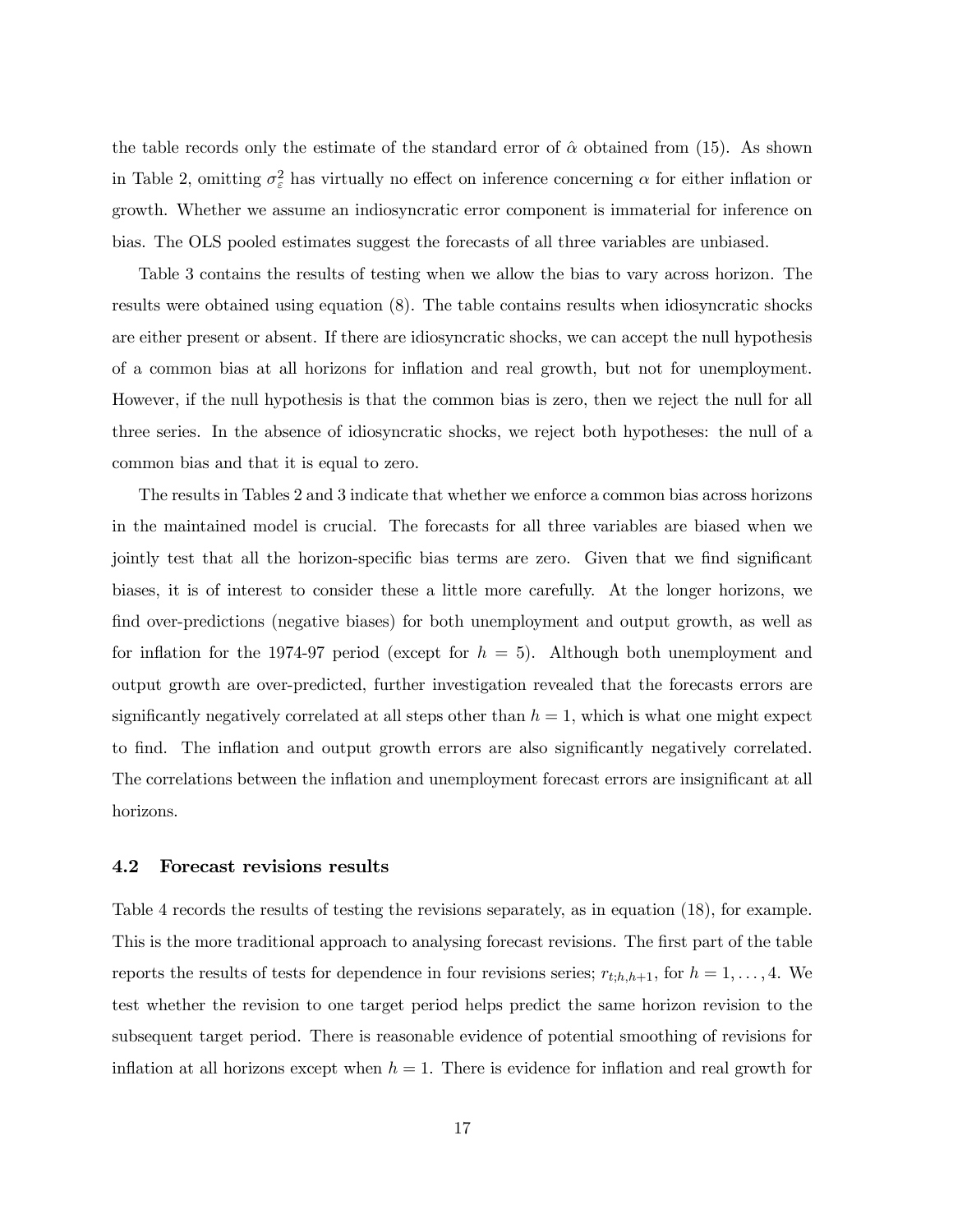$h = 1$  if we consider one-sided alternatives. No further evidence of smoothing is found at the remaining horizons, and none at all for unemployment.

The bottom panel of Table 4 shows the results of testing for dependence in revisions to the same target. We find that the revisions between the 3 and 2-step forecasts of inflation are predictable from the change between the 5 and 4-step forecasts  $-\gamma$  is found to be significantly positive so that changes appear to be implemented gradually. This implies if upward revisions have been made, the revision 2 quarters for the same target is also likely to be positive. Otherwise there is no evidence of inefficiency. We suspect this reflects the systematic errors in forecasting inflation in the later half of the 1970s and first half of the 1980s. There were under-predictions of inflation in the 1970s, and the over-predictions in the 1980s, even as the Federal Reserve was attempting to establish low inflation credibility. In addition, there were persistent fears of inflation accelerating in the 1990s.

The results for the tests of first-order correlation in the stacked revisions (see section 3) are summarised in Table 5, where we again present two sets of results. The first two rows relate to regressing  $r_{t,i,j}$  on  $r_{t-1,i,j}$ , the last two rows look at revisions for the same target t. The estimates of  $\sigma_{\varepsilon}^2$  and  $\sigma_u^2$  from testing for bias are used to calculate  $E(\mathbf{rr}')$  to test  $\gamma = 0$  in rows (1) and (3). Rows (2) and (4) assume  $\sigma_{\varepsilon}^2 = 0$  and form  $E(\mathbf{rr}')$  from  $\sigma_u^2$ . The evidence in the first part of the table suggests that revisions are predictable for inflation, and possibly for growth, but not for unemployment. The final rows report the pooled tests of whether revisions are predictable from earlier revisions of the same target. Our results suggest there is no smoothing in the forecast revisions of this sort. These are the more standard tests of forecast revisions akin to Nordhaus (1987), but as noted, we do not consider adjacent revisions.

Using the stacked and separate regression approaches, and the two different information sets, we find some evidence that the revisions in the inflation and real GDP forecasts were predictable. This indicates that the forecasts were not rational. In particular, changes were smoothed over the 1974.2-1997.4 sample period. These results complement those of Scotese (1994) who found some evidence of smoothing in the FED forecasts of real GNP for some periods. She had based her findings on a comparison of the FED forecasts with those of a benchmark, a BVAR. Our analysis does not require any benchmark and is based solely on an examination of the forecasts, their errors and revisions.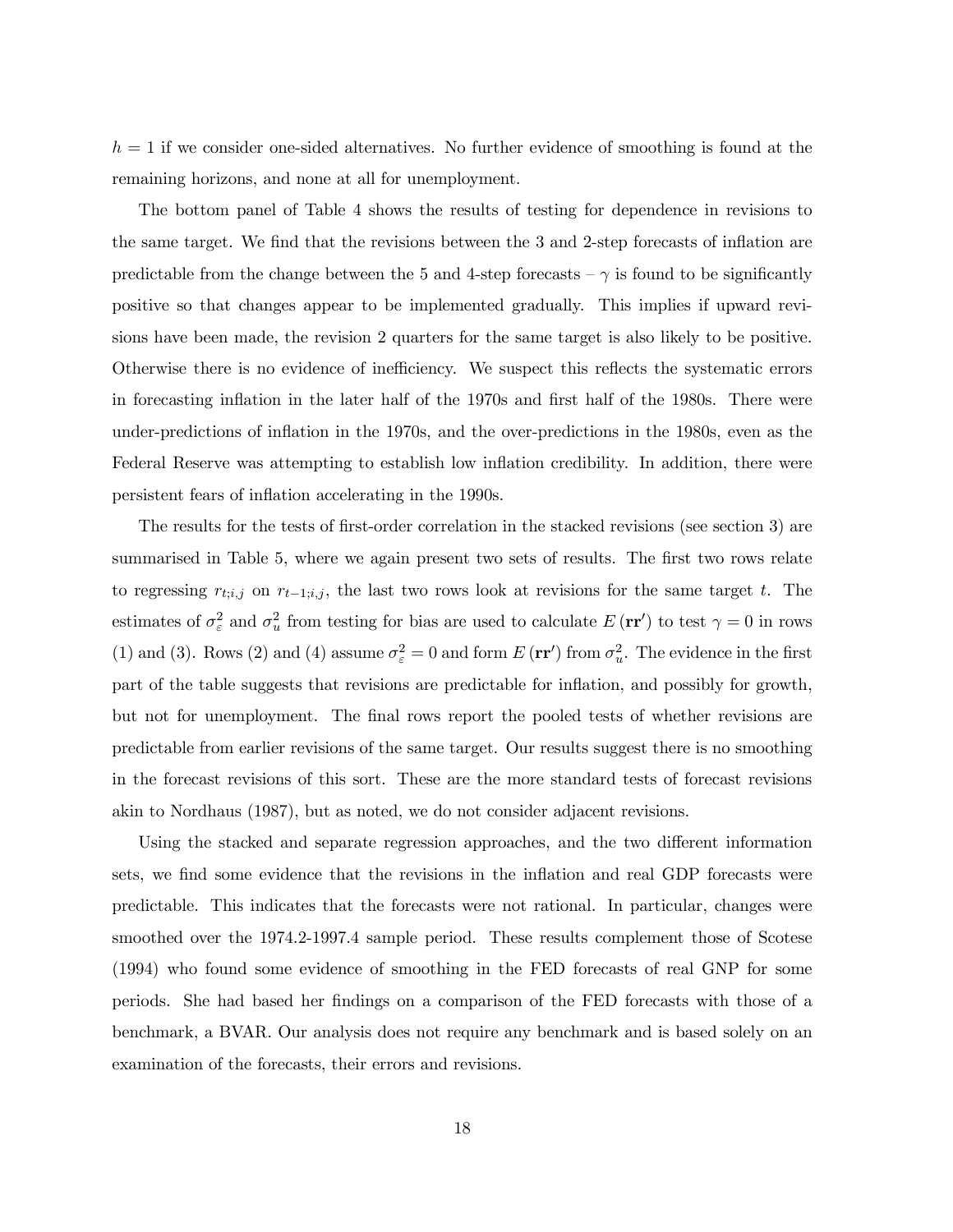## 5 Conclusions

We have analyzed the FED Greenbook forecasts to determine whether they are unbiased, and rational, as measured by the predictability of the forecast revisions. The forecasts were analyzed in two ways: separately at each horizon, and pooled across horizons. Pooling has a number of advantages in terms of efficiency. Our results differ from those of the traditional approach that tests for forecast bias separately at each horizon. In our case the traditional approach does not reject unbiasedness. The results of our pooling approach (allowing horizon-specific biases) indicated that the forecasts of all three variables are biased.

We identify two forms of smoothing of forecast revisions. The first concerns revisions to the same target, as discussed by Nordhaus (1987). We found forecast smoothing of this sort for inflation based on the individual regressions. While the reasons why the forecasts are smoothed is beyond the scope of this paper, a conjecture that would apply to smoothing of revisions of forecasts of the same target is the following. Scotese had suggested that the FED forecasters wanted to maintain their "reputation" as well as be accurate. We can provide one possible reason why "reputation," interpreted to mean credibility, is important to the FED staff. Since FED policy cannot oscillate between stimulative and contractionary actions, the forecasts must be credible to form the basis for policy decisions. If there were large fluctuations in the forecasts from FOMC meeting to meeting, the forecasters would lose some of their credibility with the Board members and Bank Presidents. Consequently, when there is uncertainty and the staff receives data that tend to be volatile (and subject to revision), the staff may only partially revise its previous forecast. This avoids the problem of having to reverse the changes incorporated into the new forecast if later data partially reverse the earlier movements. If the later data corroborate the earlier numbers, the next revision will be in the same direction as the previous revision. This may explain why the forecasts have been smoothed and why the revisions in the FED forecasts have been predictable.<sup>7</sup>

There was stronger evidence of serial correlation in revisions across adjacent targets for inflation and real growth from the pooled approach. To the best of our knowledge, ours is the

<sup>&</sup>lt;sup>7</sup>This explanation is also consistent with the finding in e.g., McNees (1990), that judgmental adjustments to model-based forecasts are found to be valuable, but that such adjustments are also made to make the forecasts appear "plausible" (see e.g., the review by Önkal-Atay, Thomson and Pollock (2002)).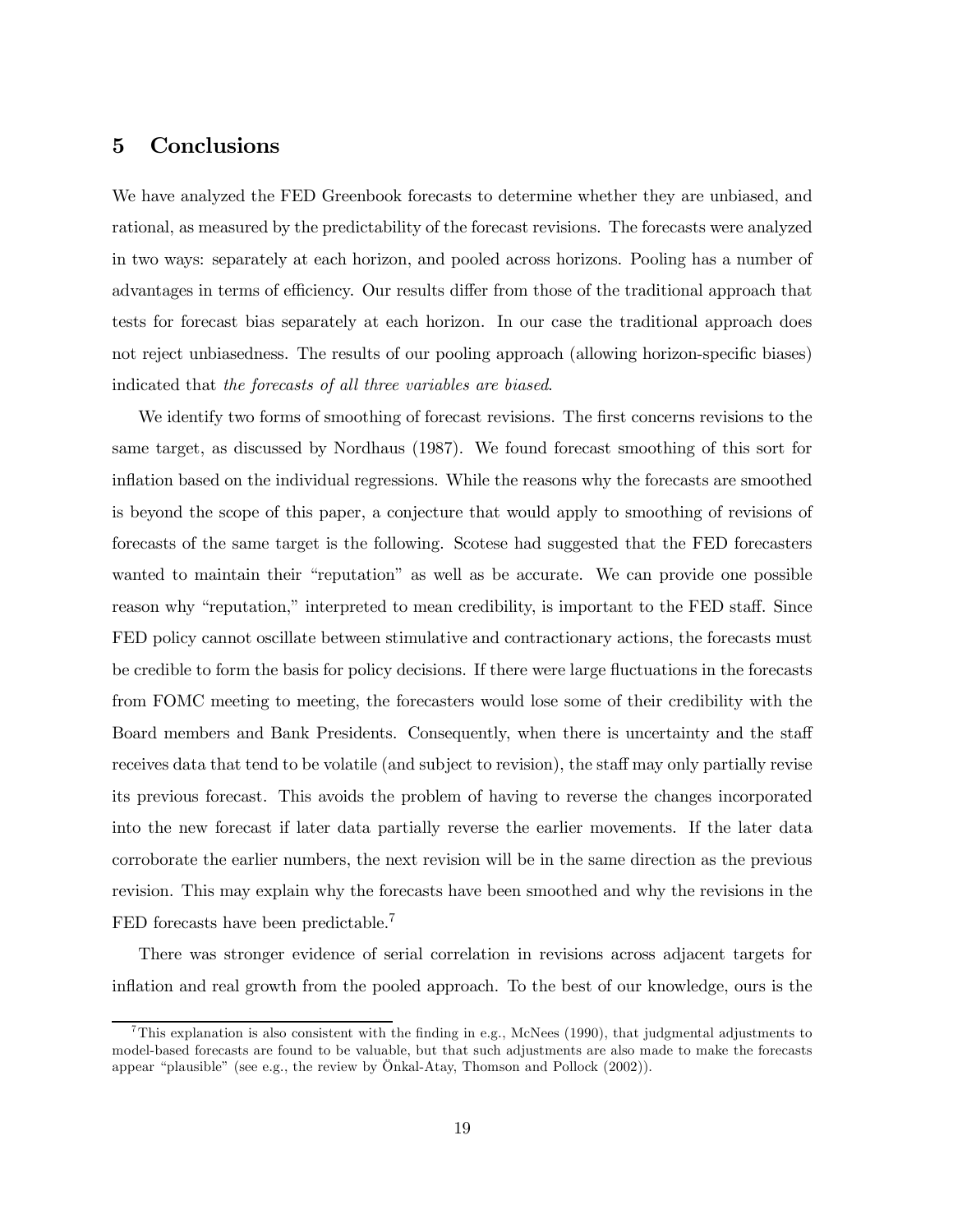first study to address this issue. Our findings imply that if the revision between the j and  $j-1$ horizon forecasts of period  $t$  is positive, then the likelihood is that the revision between the  $j$ and  $j-1$  horizon forecasts of period  $t+1$  will also be positive. We leave further exploration of this topic to future research.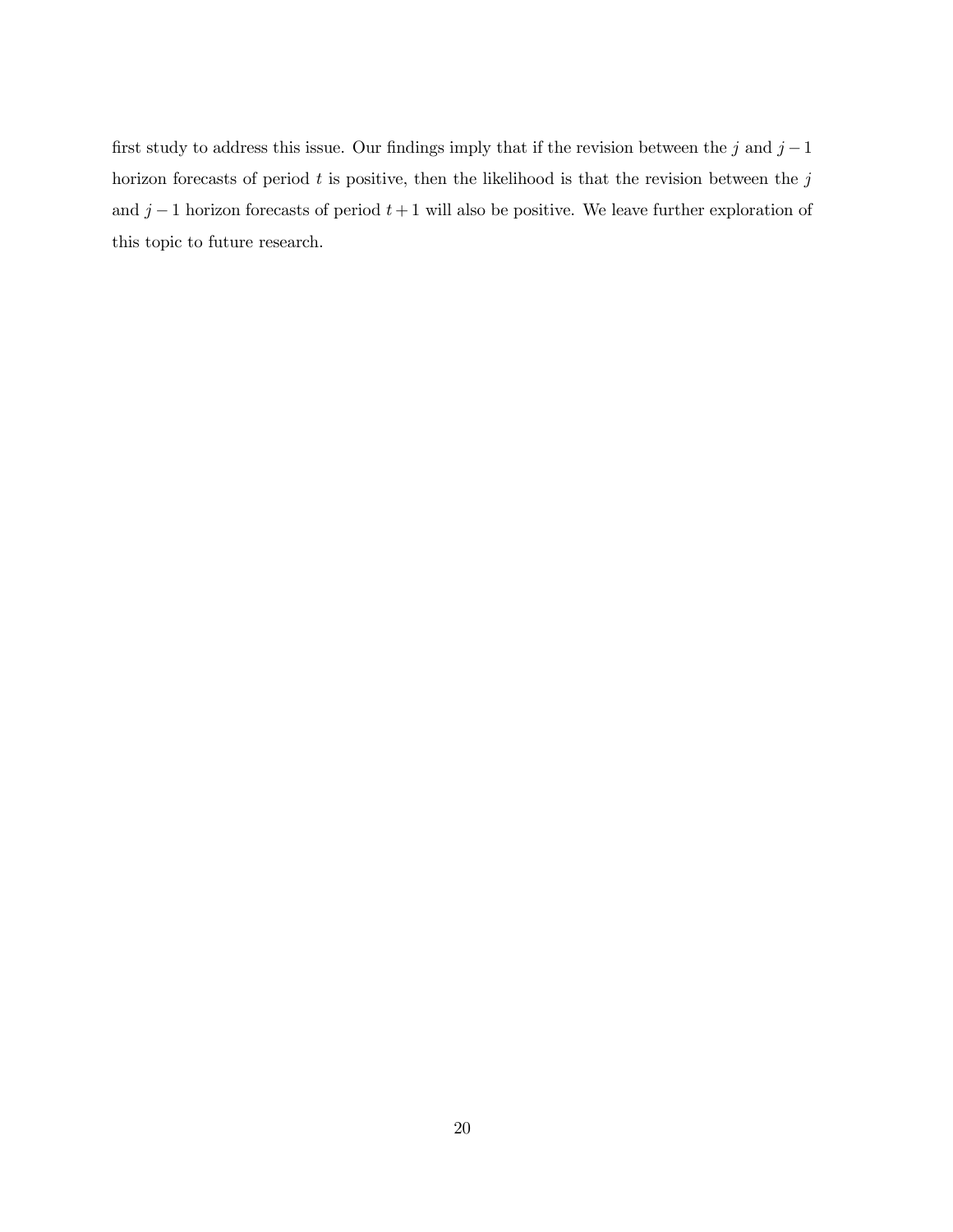## References

- Artis M, Marcellino M. 2001. Fiscal forecasting: the track record of the IMF, OECD and EC. Econometrics Journal, 4: S20—S36.
- Clements MP. 1995. Rationality and the role of judgement in macroeconomic forecasting. Economic Journal, 105: 410—420.
- Clements MP. 1997. Evaluating the rationality of fixed-event forecasts. Journal of Forecasting, 16: 225—239.
- Croushore D, Stark T. 2001. A real-time data set for macroeconomists. Journal of Econometrics, 105: 111—130.
- Croushore D, Stark T. 2003. A real-time data set for macroeconomists: Does the data vintage matter?. The Review of Economics and Statistics, 85(3): 605–617.
- Davies A, Lahiri K. 1995. A new framework for analyzing survey forecasts using threedimensional panel data. *Journal of Econometrics*, **68**: 205–227.
- Davies A, Lahiri K. 1999. Re-examining the rational expectations hypothesis using panel data on multi-period forecasts. In Hsiao C, Lahiri K, Lee LF., and Pesaran MH. (eds.), Analysis of Panels and Limited Dependent Variable Models, pp. 226—254: Cambridge University Press.
- Holden K, Peel DA. 1990. On testing for unbiasedness and efficiency of forecasts. Manchester School, 58: 120—127.
- Jansen DW, Kishnan RP. 1996. An evaluation of Federal Reserve forecasting. Journal of Macroeconomics, **18**: 89-100.
- Jansen DW, Kishnan RP. 1999. An evaluation of Federal Reserve forecasting: A reply. Journal of Macroeconomics, 21: 189—203.
- Joutz F, Stekler HO. 2000. An evaluation of the predictions of the Federal Reserve. International Journal of Forecasting, 16: 17—38.
- Karamouzis N, Lombra N. 1989. Federal Reserve policymaking: An overview and analysis of the policy process. Carnegie Rochester Conference Series on Public Policy, 30, 7—62.
- Keane MP, Runkle DE. 1990. Testing the rationality of price forecasts: new evidence from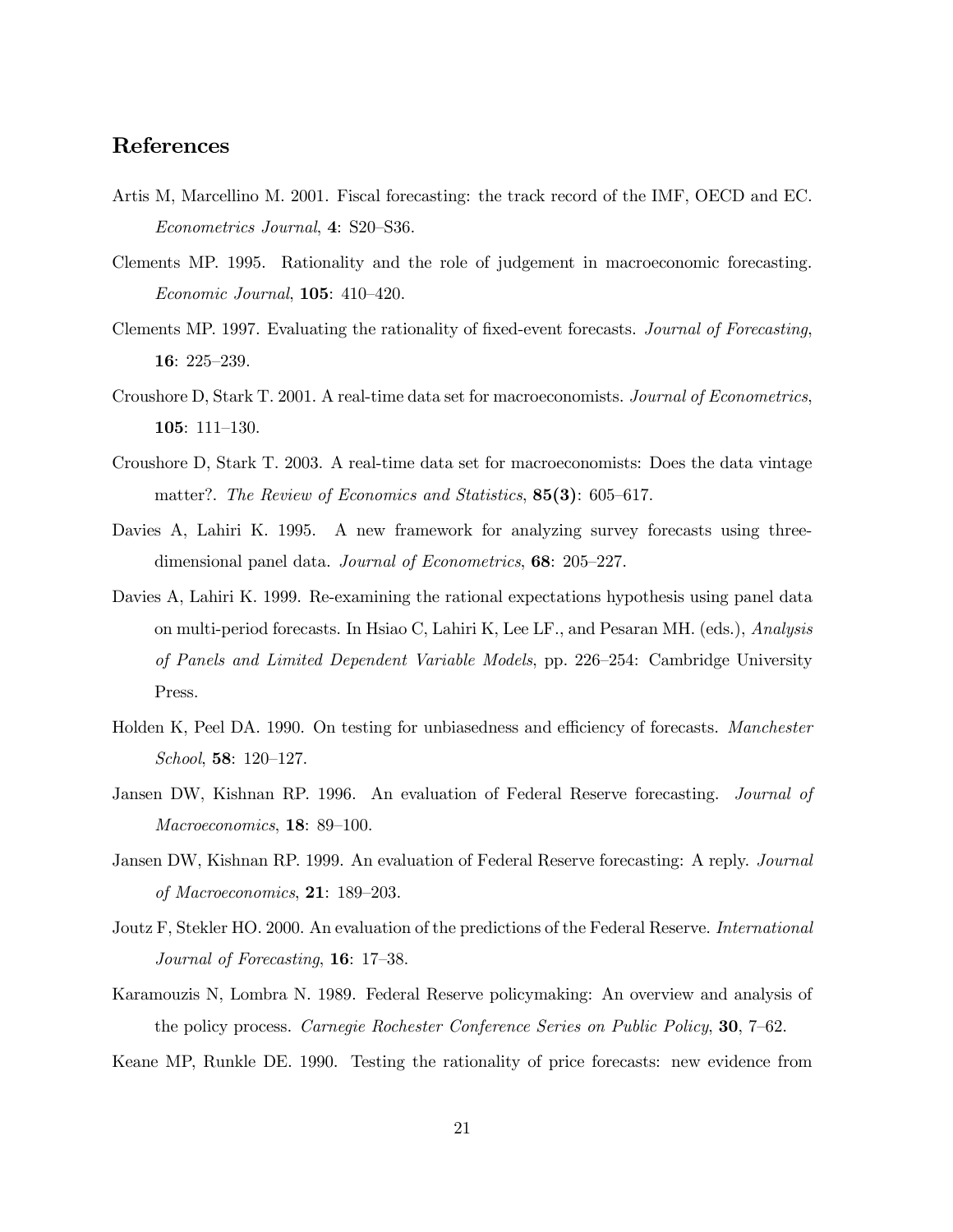panel data. American Economic Review, 80: 714—735.

- Kim CJ, Nelson CR. 1999. Has the US economy become more stable? a Bayesian approach based on a Markov-Switching model of the Business Cycle. Review of Economics and Statistics, 81: 1—10.
- Koenig EF, Dolmas S, Piger J. 2003. The use and abuse of real-time data in economic forecasting. The Review of Economics and Statistics, 85: 618—628.
- McConnell MM, Perez-Quiros, GP. 2000. Output fluctuations in the United States: What has changed since the early 1980s?. American Economic Review, 90: 1464—1476.
- McNees SK. 1990. The accuracy of macroeconomic forecasts. In Klein PA. (ed.), Analyzing Modern Business Cycles, pp. 143—173. London: M. E. Sharpe Inc.
- Mincer J, Zarnowitz V. 1969. The evaluation of economic forecasts. In Mincer J. (ed.), Economic Forecasts and Expectations. New York: National Bureau of Economic Research.
- Newey WK, West KD. 1987. A simple positive semi-definite heteroskedasticity and autocorrelation-consistent covariance matrix. Econometrica, 55: 703—708.
- Nordhaus WD. 1987. Forecasting efficiency: Concepts and applications. Review of Economics and Statistics, 69: 667—674.
- Önkal-Atay D, Thomson ME, Pollock AC. 2002. Judgmental forecasting. In Clements MP, and Hendry DF (eds.), A Companion to Economic Forecasting, pp. 133—151: Oxford: Blackwells.
- Pesaran MH, Weale M. 2006. Survey expectations. In Elliott G, Granger CW, and Timmermann A. (eds.), Handbook of Economic Forecasting, Volume 1. Handbook of Economics 24, pp. 715—776: Elsevier, Horth-Holland.
- Reifschneider DL, Stockton DJ, Wilcox DW. 1997. Econometric models and the monetary policy process. Carnegie-Rochester Conference Series on Public Policy, 47: 1—37.
- Romer CD, Romer DH. 2000. Federal Reserve private information and the behaviour of interest rates. American Economic Review, 90: 429—457.
- Scotese CA. 1994. Forecast smoothing and the optimal underutilization of information at the Federal Reserve. Journal of Macroeconomics, 16: 653—670.
- Sims CA. 2002. The role of models and probabilities in the monetary policy process. Brookings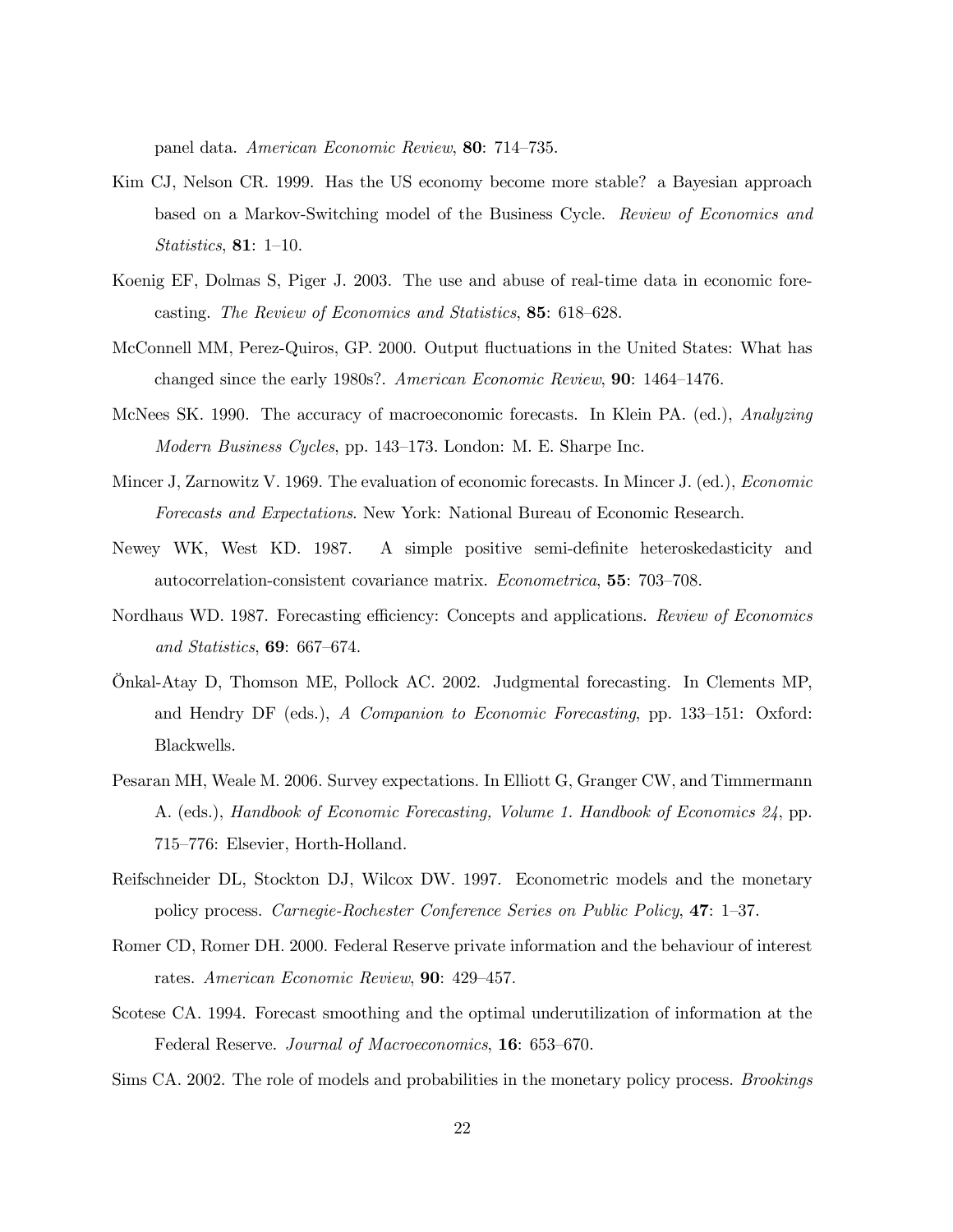Papers on Economic Activity: 2, The Brookings Institute, 1—40.

Zellner A. 1986. Biased predictors, rationality and the evaluation of forecasts. Economics Letters, 21: 45—48.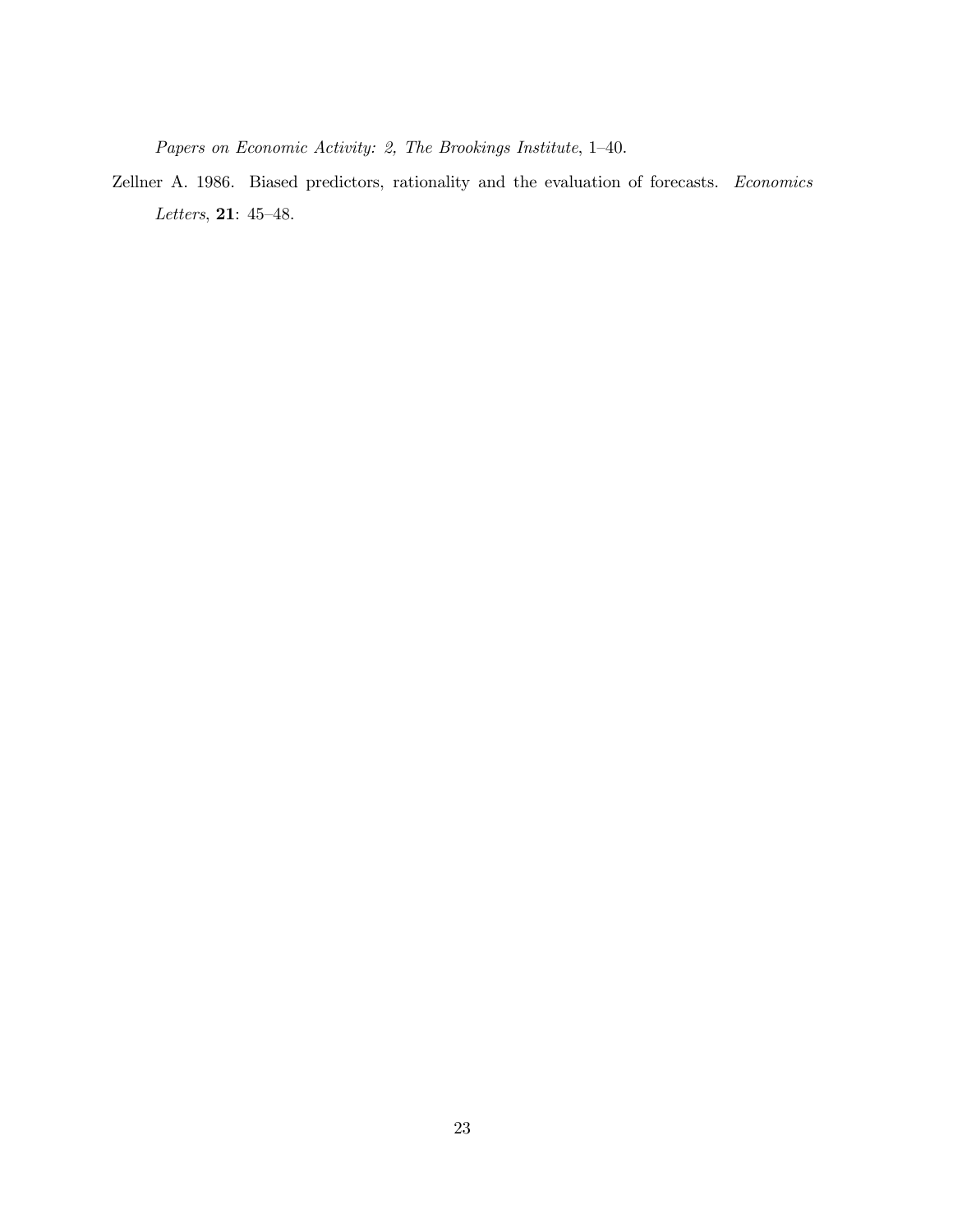|                  |          |            | Using maximum no. of forecasts | 74:2 to 97:4 |            |              |  |
|------------------|----------|------------|--------------------------------|--------------|------------|--------------|--|
|                  |          |            | Inflation                      |              |            |              |  |
| $\boldsymbol{h}$ | bias     | $p$ -value | no.                            | bias         | $p$ -value | <b>RMSFE</b> |  |
| $\mathbf{1}$     | $-0.017$ | 0.586      | 129                            | $-0.141$     | 0.933      | 0.920        |  |
| $\overline{2}$   | 0.028    | 0.427      | 128                            | $-0.189$     | 0.899      | 1.22         |  |
| 3                | 0.136    | 0.291      | 115                            | $-0.107$     | 0.701      | 1.49         |  |
| $\overline{4}$   | 0.164    | 0.304      | 112                            | $-0.050$     | 0.573      | 1.69         |  |
| $\overline{5}$   | 0.087    | 0.405      | 103                            | 0.007        | 0.492      | 1.87         |  |
|                  |          |            | Real growth rates              |              |            |              |  |
| $\mathbf{h}$     | bias     | $p$ -value | no.                            | bias         | $p$ -value | <b>RMSFE</b> |  |
| $\overline{0}$   | 0.179    | 0.045      | 129                            | 0.295        | 0.009      | 1.24         |  |
| $\mathbf{1}$     | $-0.030$ | 0.546      | 128                            | 0.150        | 0.314      | 2.89         |  |
| $\overline{2}$   | $-0.203$ | 0.704      | 115                            | $-0.054$     | 0.551      | 3.15         |  |
| 3                | $-0.359$ | 0.822      | 112                            | $-0.214$     | 0.712      | 3.45         |  |
| $\overline{4}$   | $-0.226$ | 0.743      | 103                            | $-0.231$     | 0.742      | 3.58         |  |
|                  |          |            | Unemployment                   |              |            |              |  |
| $\rm h$          | bias     | $p$ -value | no.                            | bias         | $p$ -value | <b>RMSFE</b> |  |
| $\boldsymbol{0}$ | $-0.001$ | 0.546      | 129                            | 0.008        | 0.238      | 0.105        |  |
| $\mathbf{1}$     | $-0.059$ | 0.974      | 128                            | $-0.066$     | 0.963      | 0.316        |  |
| $\overline{2}$   | $-0.087$ | 0.893      | 115                            | $-0.099$     | 0.886      | 0.537        |  |
| 3                | $-0.096$ | 0.812      | 112                            | $-0.122$     | 0.837      | 0.698        |  |
| $\overline{4}$   | $-0.114$ | 0.788      | 103                            | $-0.123$     | 0.788      | 0.817        |  |

Table 1: Tests of the null of no bias at different horizons

 $\blacksquare$ 

Notes to table: The test for bias regresses the forecast errors on a constant, and records the  $p$ -value (columns 3 and 6) of the t-statistic. The  $p$ -value is the probability of observing a value in excess of the test statistic if the null is true. The last column reports RMSFEs.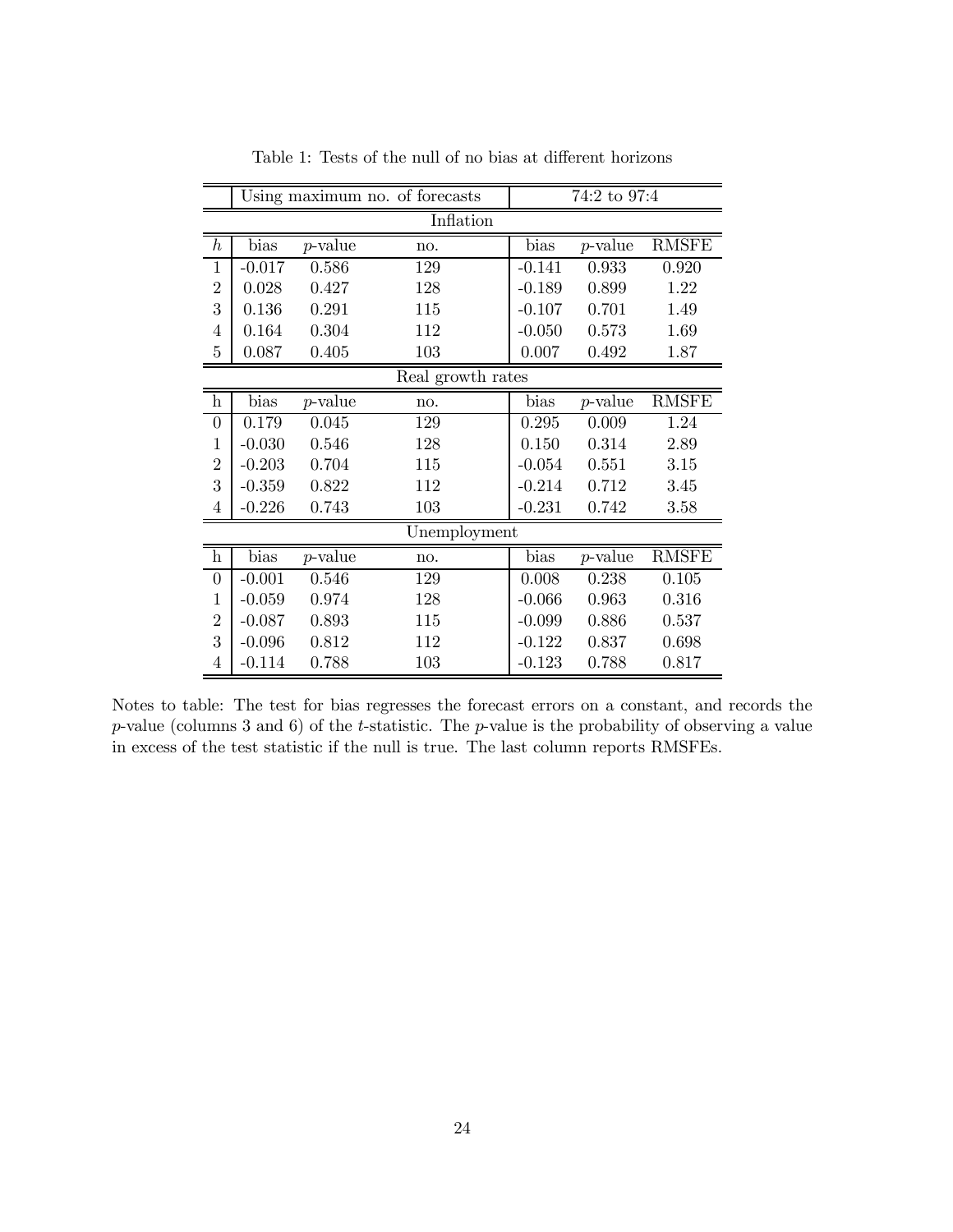Table 2: Tests of the null of no bias; Pooled over horizons; Common bias assumed. The sample period is 74.2 — 97.4.

|                  |                      | Idiosyncratic shocks |                                    |                 | No idiosyncratic shocks            |      |               |
|------------------|----------------------|----------------------|------------------------------------|-----------------|------------------------------------|------|---------------|
|                  | $\hat{\alpha}$       |                      | $se(\hat{\alpha})$ <i>p</i> -value |                 | $se(\hat{\alpha})$ <i>p</i> -value |      |               |
| <b>Inflation</b> | $-0.096$ 0.251 0.649 |                      |                                    |                 | $0.258$ 0.645                      |      | $0.154$ 0.672 |
| Growth           | $-0.012$ 0.496 0.509 |                      |                                    | $0.521$ $0.508$ |                                    | 1.07 | 2.61          |
| Unemp.           | $-0.080$             |                      |                                    | 0.103           | 0.783                              |      | 0.113         |

Table 3: Tests of the null of no bias; Pooled over horizons; Horizon-specific bias. The sample period is 74.2 — 97.4.  $\equiv$ 

|           | Idiosyncratic shocks |           | No idiosyncratic shocks                                                                                             |       |  |  |
|-----------|----------------------|-----------|---------------------------------------------------------------------------------------------------------------------|-------|--|--|
|           |                      |           | $H_0: \alpha_H = \mathbf{i}_H \alpha$ $H_0: \alpha_H = 0$ $H_0: \alpha_H = \mathbf{i}_H \alpha$ $H_0: \alpha_H = 0$ |       |  |  |
| Inflation | 0.565                | $0.000\,$ | 0.000                                                                                                               | 0.000 |  |  |
| Growth    | 0.798                | 0.016     | 0.000                                                                                                               | 0.000 |  |  |
| Unemp.    | 0.000                | 0.000     | 0.000                                                                                                               | 0.000 |  |  |

The entries in the the table are *p*-values of chi-squared statistics of the stated null. The estimates of the horizon-specific biases are identical to the those based on the individual regressions in table 1.

|  |  |  | Table 4: Tests of the null that forecast revisions were not predictable from past revisions at |  |  |
|--|--|--|------------------------------------------------------------------------------------------------|--|--|
|  |  |  | same horizon and past revisions from the same target. The sample period is $74.2 - 97.4$ .     |  |  |

|                  |                | Inflation                   |                                         |                                     | Real growth                 |                  | Unemployment            |                           |                  |  |
|------------------|----------------|-----------------------------|-----------------------------------------|-------------------------------------|-----------------------------|------------------|-------------------------|---------------------------|------------------|--|
|                  | $\hat{\gamma}$ | $\mathrm{se}(\hat{\gamma})$ | <i>p</i> -value.                        | $\widehat{\phantom{a}}$<br>$\gamma$ | $\mathrm{se}(\hat{\gamma})$ | <i>p</i> -value. | $\sim$<br>$\ddot{\sim}$ | $\text{se}(\hat{\gamma})$ | <i>p</i> -value. |  |
|                  | $r_{t:h,h+1}$  |                             | on explanatory variable $r_{t-1;h,h+1}$ |                                     |                             |                  |                         |                           |                  |  |
| $\boldsymbol{h}$ |                |                             |                                         |                                     |                             |                  |                         |                           |                  |  |
| 1                | 0.133          | 0.103                       | 0.100                                   | 0.148                               | 0.103                       | 0.077            | $-0.045$                | 0.101                     | 0.671            |  |
| $\overline{2}$   | 0.208          | 0.100                       | 0.020                                   | 0.088                               | 0.103                       | 0.197            | 0.044                   | 0.104                     | 0.338            |  |
| 3                | 0.148          | 0.097                       | 0.066                                   | 0.011                               | 0.100                       | 0.455            | 0.023                   | 0.104                     | 0.413            |  |
| 4                | 0.285          | 0.099                       | 0.002                                   | $-0.124$                            | 0.103                       | 0.883            | 0.034                   | 0.104                     | 0.374            |  |
|                  | $r_{t:h,h+1}$  |                             | on explanatory variable $r_{t;h+2,h+3}$ |                                     |                             |                  |                         |                           |                  |  |
| $\boldsymbol{h}$ |                |                             |                                         |                                     |                             |                  |                         |                           |                  |  |
| 1                | $-0.101$       | 0.159                       | 0.736                                   | 0.024                               | 0.214                       | 0.456            | $-0.057$                | 0.077                     | 0.772            |  |
| $\overline{2}$   | 0.196          | 0.108                       | 0.036                                   | 0.101                               | 0.123                       | 0.208            | 0.009                   | 0.110                     | 0.467            |  |
|                  |                |                             |                                         |                                     |                             |                  |                         |                           |                  |  |

All inference based on OLS.